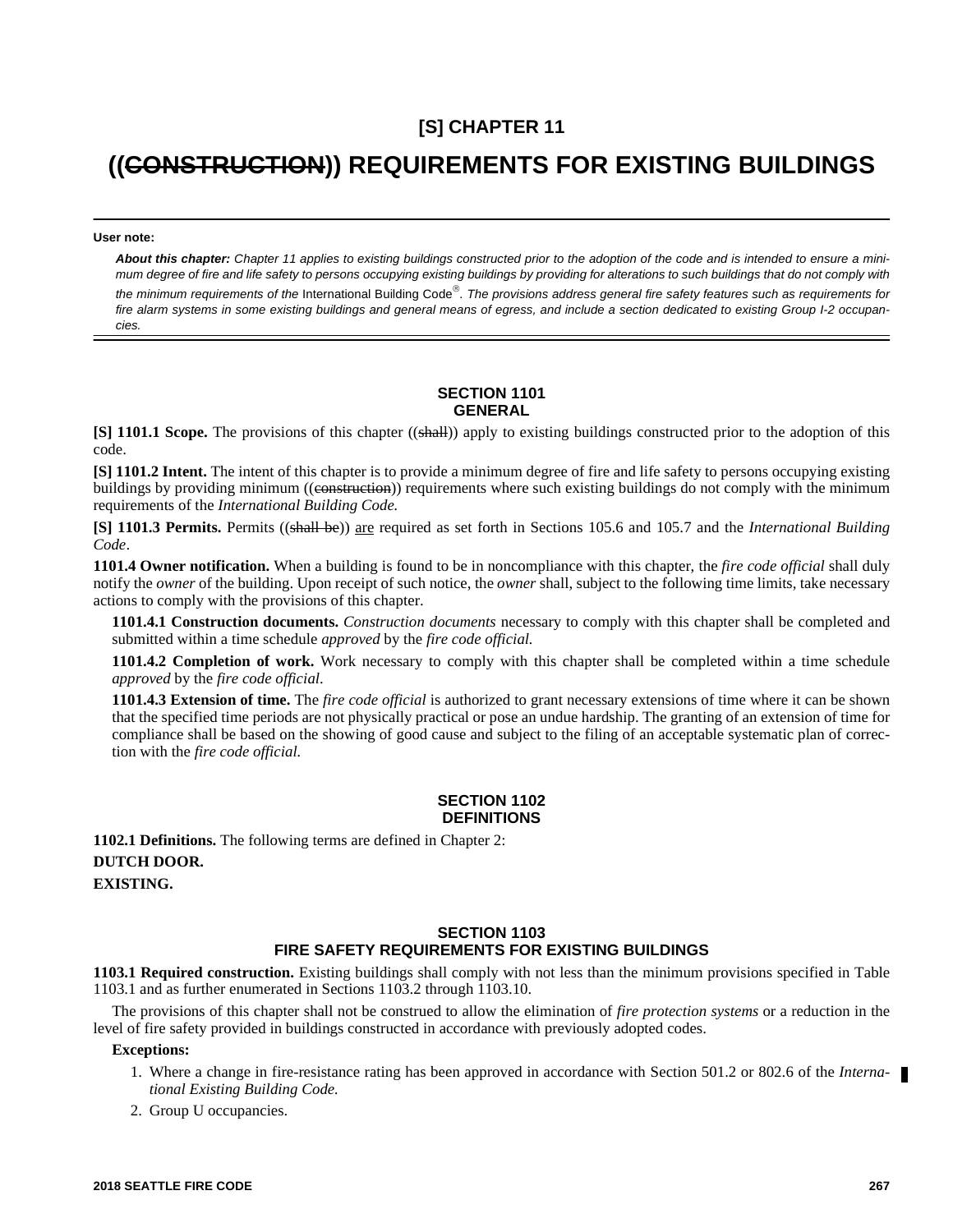|                | <b>USE</b>                                    |                              |                              |                          | <b>OCCOPANCT AND USE REQUIREMENTS</b><br><b>OCCUPANCY CLASSIFICATION</b> |              |              |                          |              |              |              |              |              |                |              |              |              |             |              |              |              |              |                |
|----------------|-----------------------------------------------|------------------------------|------------------------------|--------------------------|--------------------------------------------------------------------------|--------------|--------------|--------------------------|--------------|--------------|--------------|--------------|--------------|----------------|--------------|--------------|--------------|-------------|--------------|--------------|--------------|--------------|----------------|
| <b>SECTION</b> | High-rise                                     | Atrium or<br>covered<br>mall | Under-<br>ground<br>building | <b>Tire</b><br>storage   | A                                                                        | B            | E            | F                        | $H-1$        | $H-2$        | $H-3$        | $H-4$        | $H-5$        | $I-1$          | $1-2$        | $1-3$        | $I - 4$      | м           | $R-1$        | $R-2$        | $R-3$        | $R - 4$      | s              |
| 1103.2         | R                                             | R                            | R                            |                          | R                                                                        | R            | R            | R                        | R            | $\mathbb{R}$ | R            | R            | R            | $\mathbf R$    | R            | R            | R            | $\mathbf R$ | R            | R            |              |              | R              |
| 1103.3         | $\overline{R}$                                | $\overline{\phantom{0}}$     | $\mathbb{R}$                 | $\frac{1}{2}$            | R                                                                        | $\mathbb{R}$ | $\mathbb{R}$ | $\mathbb{R}$             | R            | $\mathbb{R}$ | R            | $\mathbf R$  | $\mathbb{R}$ | $\mathbb{R}$   | $\mathbb{R}$ | $\mathbb{R}$ | R            | $\mathbf R$ | $\mathbb{R}$ | $\mathbb{R}$ |              |              | $\mathbb{R}$   |
| 1103.4.1       | $\mathbb{R}$                                  | $\overline{\phantom{0}}$     | $\mathbb{R}$                 | $\overline{\phantom{0}}$ |                                                                          |              |              |                          |              |              |              |              |              |                | R            | $\mathbb{R}$ |              |             |              |              |              |              |                |
| 1103.4.2       | $\mathbb{R}$                                  |                              | $\mathbf R$                  |                          | $\mathsf{R}$                                                             | $\mathbf R$  | $\mathsf{R}$ | $\mathbf R$              | $\mathsf{R}$ | $\mathbb{R}$ | R            | R            | $\mathsf{R}$ | $\mathsf{R}$   |              |              | R            | R           | $\mathsf{R}$ | $\mathbb{R}$ |              |              | $\mathsf{R}$   |
| 1103.4.3       | $\overline{R}$                                |                              | $\overline{R}$               |                          | R                                                                        | $\mathbb{R}$ | $\mathbb{R}$ | $\mathbb{R}$             | $\mathbb{R}$ | $\mathbb{R}$ | $\mathbb{R}$ | $\mathbf R$  | $\mathbb{R}$ | $\overline{R}$ |              |              | $\mathbb{R}$ | $\mathbf R$ | $\mathbf R$  | $\mathbb{R}$ |              |              | $\overline{R}$ |
| 1103.4.4       |                                               | $\mathbf R$                  |                              |                          |                                                                          |              |              |                          |              |              |              |              |              |                |              |              |              |             |              |              |              |              |                |
| 1103.4.5       | $\overline{\phantom{0}}$                      | $\overline{\phantom{0}}$     | $\overline{\phantom{0}}$     | $\sim$                   |                                                                          | $\mathbf R$  |              |                          |              |              |              |              |              |                |              |              |              | $\mathbf R$ |              |              |              |              |                |
| 1103.4.6       | $\qquad \qquad \overbrace{\qquad \qquad }^{}$ |                              |                              |                          | R                                                                        | <u>Link</u>  | R            | $\mathbb{R}$             | $\mathbb{R}$ | $\mathbb{R}$ | $\mathbb{R}$ | $\mathbf R$  | $\mathbb{R}$ | $\mathbf R$    | $\mathbb{R}$ | $\mathbb{R}$ | $\mathbb{R}$ | e.          | $\mathbf R$  | $\mathbf R$  | $\mathbb{R}$ | $\mathbf R$  | $\mathbb{R}$   |
| 1103.4.7       |                                               |                              |                              |                          | $\mathbb{R}$                                                             |              | $\mathbb{R}$ | $\mathbb{R}$             | $\mathbb{R}$ | $\mathbb{R}$ | $\mathbb{R}$ | $\mathbb{R}$ | $\mathbf R$  | $\mathbb{R}$   | $\mathbb{R}$ | $\mathbb{R}$ | $\mathbb{R}$ |             | $\mathbb{R}$ | $\mathbb{R}$ | $\mathbb{R}$ | $\mathbb{R}$ | $\mathbb{R}$   |
| 1103.4.8       | $\mathbf R$                                   |                              | $\mathbf R$                  |                          | R                                                                        | $\mathbf R$  | $\mathbb{R}$ | $\mathbf R$              | $\mathbb{R}$ | $\mathbb{R}$ | $\mathbb{R}$ | $\mathbf R$  | $\mathbf R$  | $\mathbb{R}$   |              |              | $\mathbb{R}$ | $\mathbf R$ | $\mathbf R$  | $\mathbf R$  | $\mathbb{R}$ | $\mathbb{R}$ | $\mathbb{R}$   |
| 1103.4.9       | $\mathbb{R}$                                  |                              | $\sim$                       |                          |                                                                          |              |              |                          |              |              |              |              |              |                | $\mathbb{R}$ |              |              |             |              |              |              |              |                |
| 1103.4.10      |                                               |                              |                              |                          | $\mathbb{R}$                                                             | $\mathbb{R}$ | $\mathbb{R}$ | $\mathbb{R}$             | $\mathbb{R}$ | $\mathbb{R}$ | $\mathbb{R}$ | $\mathbb{R}$ | $\mathbb{R}$ | $\mathbf R$    | R            | $\mathbb{R}$ | $\mathbb{R}$ | $\mathbf R$ | $\mathbb{R}$ | $\mathbb{R}$ | $\mathbb{R}$ | $\mathbf R$  | $\mathbb{R}$   |
| 1103.5.1       | $\frac{1}{2}$                                 |                              | $\overline{\phantom{0}}$     |                          | R <sup>c</sup>                                                           |              |              |                          |              |              |              |              |              |                |              |              |              |             |              |              |              |              |                |
| 1103.5.2       |                                               |                              |                              |                          |                                                                          |              |              | $\overline{\phantom{a}}$ |              |              |              |              |              |                | R            |              |              |             |              |              |              |              |                |
| 1103.5.3       | $\overline{\phantom{0}}$                      | $\overline{\phantom{0}}$     |                              | $\overline{\phantom{0}}$ |                                                                          |              |              |                          |              |              |              |              |              |                | $R^b$        |              |              |             |              |              |              |              |                |
| 1103.5.4       | $\overline{\phantom{0}}$                      |                              |                              |                          | R                                                                        | $\mathbf R$  | $\mathbb{R}$ | $\mathbf R$              | $\mathbb{R}$ | $\mathbb{R}$ | R            | R            | $\mathbb{R}$ | $\mathbf R$    | R            | R            | R            | R           | R            | R            | R            | R            | R              |
| 1103.6.1       | $\mathbb{R}$                                  | $\overline{\phantom{0}}$     | $\mathbb{R}$                 |                          | R                                                                        | $\mathbb{R}$ | R            | $\mathbb{R}$             | $\mathbb{R}$ | $\mathbb{R}$ | R            | $\mathbb{R}$ | $\mathbb{R}$ | $\mathbf R$    | R            | $\mathbf R$  | R            | $\mathbf R$ | R            | $\mathbb{R}$ |              |              | $\mathbb{R}$   |
| 1103.6.2       | $\mathbf R$                                   | $\equiv$                     | $\overline{R}$               | $\equiv$                 | R                                                                        | $\mathbb{R}$ | $\mathbb{R}$ | $\mathbb{R}$             | $\mathbb{R}$ | $\mathbb{R}$ | $\mathbb{R}$ | $\mathbb{R}$ | $\mathbb{R}$ | $\mathbf R$    | $\mathbb{R}$ | $\mathbf R$  | $\mathbb{R}$ | $\mathbf R$ | $\mathbf R$  | $\mathbf R$  |              |              | $\mathbb{R}$   |
| 1103.7.1       |                                               |                              |                              |                          |                                                                          |              | $\mathbb{R}$ |                          |              |              |              |              |              |                |              |              |              |             |              |              |              |              |                |
| 1103.7.2       | $\overline{\phantom{0}}$                      | $\overline{\phantom{0}}$     | $\overline{\phantom{0}}$     | $\overline{\phantom{0}}$ |                                                                          |              |              |                          |              |              |              |              |              | $\mathbf R$    |              |              |              |             |              |              |              |              |                |
| 1103.7.3       |                                               |                              |                              |                          |                                                                          |              |              |                          |              |              |              |              |              |                | $\mathbb{R}$ |              |              |             |              |              |              |              |                |
| 1103.7.4       | $\overline{\phantom{0}}$                      |                              |                              |                          |                                                                          |              |              |                          |              |              |              |              |              |                |              | $\mathbb{R}$ |              |             |              |              |              |              |                |
| 1103.7.5       |                                               |                              |                              |                          |                                                                          |              |              |                          |              |              |              |              |              |                |              |              |              |             | R            |              |              |              |                |
| 1103.7.6       |                                               |                              |                              |                          |                                                                          |              |              |                          |              |              |              |              |              |                |              |              |              |             |              | $\mathbb{R}$ |              |              |                |
| 1103.7.7       |                                               |                              |                              |                          |                                                                          |              |              |                          |              |              |              |              |              |                |              |              |              |             |              |              |              | $\mathbf R$  |                |
| 1103.8         |                                               |                              |                              |                          |                                                                          |              |              |                          |              |              |              |              |              | $\mathbf R$    |              |              |              |             | $\mathbf R$  | $\mathbf R$  | $\mathbf{R}$ | $\mathbf R$  |                |
| 1103.9         | R                                             | $\sim$                       |                              |                          |                                                                          |              |              |                          |              |              |              |              |              | $\mathbf R$    | R            |              | $\mathbb{R}$ |             | $\mathbb{R}$ | R            | R            | $\mathbb{R}$ |                |
| 1103.10        |                                               |                              |                              |                          |                                                                          |              |              |                          |              |              |              |              |              | $\mathbf R$    | $\mathbb{R}$ |              |              |             |              |              |              |              |                |
| 1104           | $\mathbb{R}$                                  | $\mathbb{R}$                 | $\mathbb{R}$                 | $\equiv$                 | R                                                                        | $\mathbf R$  | R            | $\mathbb{R}$             | R            | $\mathbb{R}$ | R            | $\mathbf R$  | R            | $\mathbb{R}$   | $\mathbf R$  | $\mathbb{R}$ | R            | $\mathbf R$ | $\mathbf R$  | $\mathbf R$  | $\mathbf R$  | $\mathbb{R}$ | $\mathbb{R}$   |
| 1105           |                                               |                              |                              |                          |                                                                          |              |              |                          |              |              |              |              |              |                | $\mathbb{R}$ |              |              |             |              |              |              |              |                |
| 1106           |                                               |                              |                              | $\mathbb{R}$             |                                                                          |              |              |                          |              |              |              |              |              |                |              |              |              |             |              |              |              |              |                |

**TABLE 1103.1 OCCUPANCY AND USE REQUIREMENTS<sup>a</sup>**

 $R =$ The building is required to comply.

a. Existing buildings shall comply with the sections identified as "Required" (R) based on occupancy classification or use, or both, whichever is applicable.

b. Only applies to Group I-2, Condition 2 occupancies as established by the adopting ordinance or legislation of the jurisdiction.

c. Only applies to Group A-2 occupancies where alcoholic beverages are consumed.

**1103.1.1 Historic buildings.** Facilities designated as historic buildings shall develop a fire protection plan in accordance with NFPA 914. The fire protection plans shall comply with the maintenance and availability provisions in Sections 404.3 and 404.4.

**[S] 1103.2 Emergency responder ((radio coverage)) communication systems in existing high rise buildings.** ((Existing buildings other than Group R-3, that do not have approved radio coverage for emergency responders in the building based on existing coverage levels of the public safety communication systems, shall be equipped with such coverage according to one of the following:)) Buildings constructed prior to the implementation of the 2015 Seattle Fire Code shall not be required to comply with the emergency responder radio coverage systems provisions of Section 510.

## **Exceptions:**

- 1. Where an existing wired communication system cannot be repaired or  $((i<sub>s</sub> being))$  replaced.  $((, or where not approved)$ in accordance with Section 510.1, Exception 1.
- 2. Within a time frame established by the adopting authority.

**Exception:** Where it is determined by the fire code official that the radio coverage system is not needed.)

Г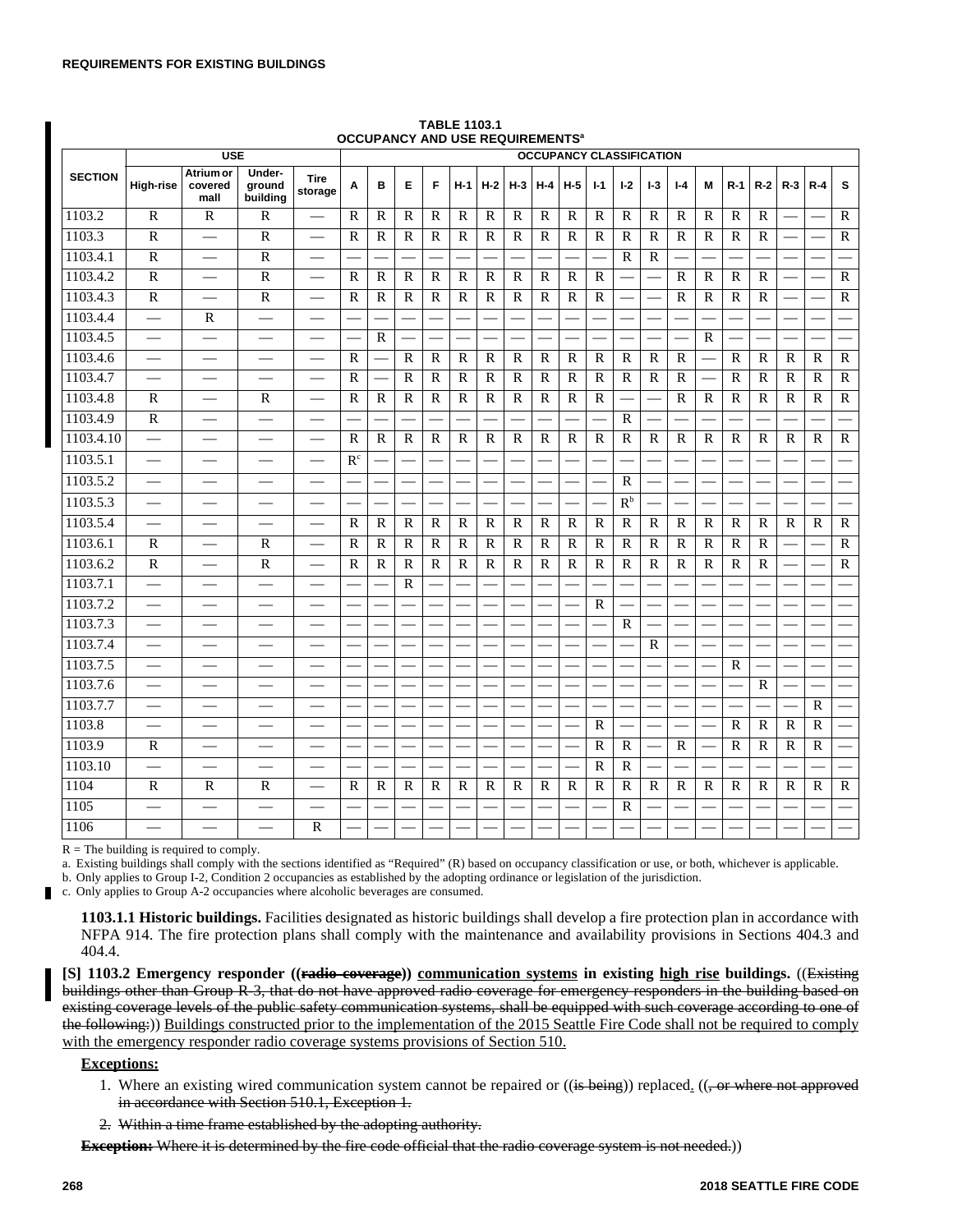- 2. High rise buildings that are not provided with an existing wired communication system.
	- **Exception:** A wired communication system in accordance with Section 907.2.12.2 shall be permitted to be installed in lieu of an approved radio coverage system.
- 3. Buildings undergoing substantial alteration as determined by the Seattle Department of Construction and Inspections.

Note: As adopted by The City of Seattle, this Section 1103.2 referred to "this code," incorporating language from the 2015 Seattle Fire Code. The intent in drafting and enforcement of this section is to preserve the original reference. Section 1103.2 has thus been corrected to refer to the 2015 Seattle Fire Code.

**1103.3 Existing elevators.** In other than Group R-3, existing elevators, escalators and moving walks shall comply with the requirements of Sections 1103.3.1 and 1103.3.2.

**1103.3.1 Elevators, escalators and moving walks.** Existing elevators, escalators and moving walks in Group I-2, Condition 2 occupancies and serving ambulatory care facilities shall comply with ASME A17.3.

**1103.3.2 Elevator emergency operation.** Existing elevators with a travel distance of 25 feet (7620 mm) or more above or below the main floor or other level of a building and intended to serve the needs of emergency personnel for fire-fighting or rescue purposes shall be provided with emergency operation in accordance with ASME A17.3.

#### **Exceptions:**

- 1. Buildings without occupied floors located more than 55 feet (16 764 mm) above or 25 feet (7620 mm) below the lowest level of fire department vehicle access where protected at the elevator shaft openings with additional fire doors in accordance with Section 716 of the *International Building Code* and where all of the following conditions are met:
	- 1.1. The doors shall be provided with vision panels of approved fire-protection-rated glazing so located as to furnish clear vision of the approach to the elevator. Such glazing shall not exceed 100 square inches  $(0.065 \text{ m}^2)$ in area.
	- 1.2. The doors shall be held open but be automatic-closing by activation of a fire alarm initiating device installed in accordance with the requirements of NFPA 72 as for Phase I Emergency Recall Operation, and shall be located at each floor served by the elevator; in the associated elevator machine room, control space, or control room; and in the elevator hoistway, where sprinklers are located in those hoistways.
	- 1.3. The doors, when closed, shall have signs visible from the approach area stating: WHEN THESE DOORS ARE CLOSED OR IN FIRE EMERGENCY, DO NOT USE ELEVATOR. USE EXIT STAIRWAYS.
- 2. Buildings without occupied floors located more than 55 feet (16 764 mm) above or 25 feet (7620 mm) below the lowest level of fire department vehicle access where provided with *automatic sprinkler systems* installed in accordance with Section 903.3.1.1 or 903.3.1.2.
- 3. Freight elevators in buildings provided with both *automatic sprinkler systems* installed in accordance with Section 903.3.1.1 or 903.3.1.2 and not less than one ASME 17.3-compliant elevator serving the same floors.

Elimination of previously installed Phase I emergency recall or Phase II emergency in-car systems shall not be permitted.

**1103.4 Vertical openings.** Interior vertical openings, including but not limited to *stairways*, elevator hoistways, service and utility shafts, that connect two or more stories of a building, shall be enclosed or protected as specified in Sections 1103.4.1 through 1103.4.10.

**1103.4.1 Group I-2 and I-3 occupancies.** In Group I-2 and I-3 occupancies, interior vertical openings connecting two or more stories shall be protected with 1-hour fire-resistance-rated construction.

#### **Exceptions:**

- 1. In Group I-2, unenclosed vertical openings not exceeding two connected stories and not concealed within the building construction shall be permitted as follows:
	- 1.1. The unenclosed vertical openings shall be separated from other unenclosed vertical openings serving other floors by a smoke barrier.
	- 1.2. The unenclosed vertical openings shall be separated from corridors by smoke partitions.
	- 1.3. The unenclosed vertical openings shall be separated from other fire or smoke compartments on the same floors by a smoke barrier.
	- 1.4. On other than the lowest level, the unenclosed vertical openings shall not serve as a required means of egress.
- 2. In Group I-2, atriums connecting three or more stories shall not require 1-hour fire-resistance-rated construction where the building is equipped throughout with an *automatic sprinkler system* installed in accordance with Section 903.3, and all of the following conditions are met: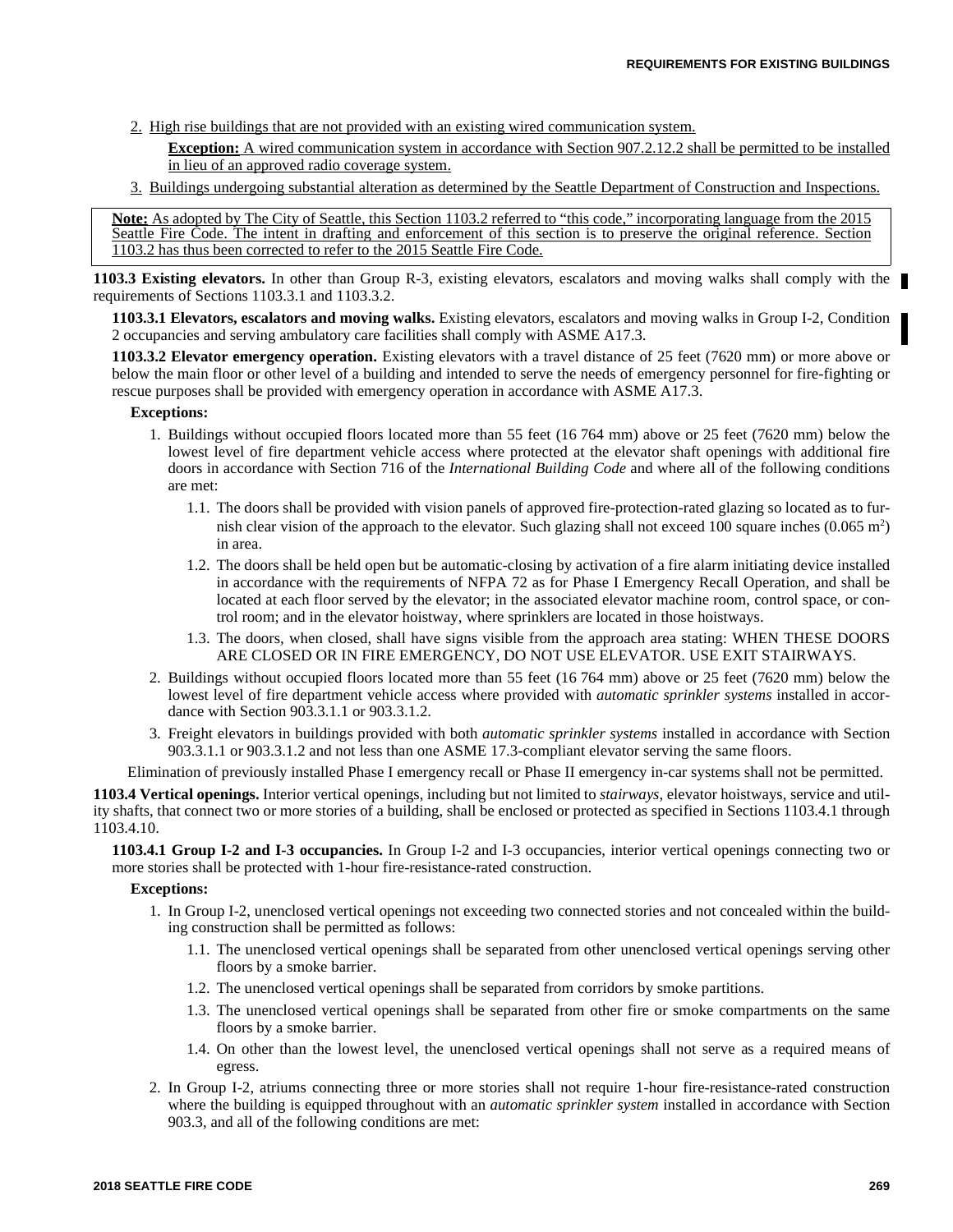- 2.1. For other than existing approved atriums with a smoke control system, where the atrium was constructed and is maintained in accordance with the code in effect at the time the atrium was created, the atrium shall have a smoke control system that is in compliance with Section 909.
- 2.2. Glass walls forming a smoke partition or a glass-block wall assembly shall be permitted where in compliance with Condition 2.2.1 or 2.2.2.
	- 2.2.1. Glass walls forming a smoke partition shall be permitted where all of the following conditions are met:
		- 2.2.1.1. Automatic sprinklers are provided along both sides of the separation wall and doors, or on the room side only if there is not a walkway or occupied space on the atrium side.
		- 2.2.1.2. The sprinklers shall be not more than 12 inches (305 mm) away from the face of the glass and at intervals along the glass of not greater than 72 inches (1829 mm).
		- 2.2.1.3. Windows in the glass wall shall be non-operating type.
		- 2.2.1.4. The glass wall and windows shall be installed in a gasketed frame in a manner that the framing system deflects without breaking (loading) the glass before the sprinkler system operates.
		- 2.2.1.5. The sprinkler system shall be designed so that the entire surface of the glass is wet upon activation of the sprinkler system without obstruction.
	- 2.2.2. A fire barrier is not required where a glass-block wall assembly complying with Section 2110 of the *International Building Code* and having a 3/4-hour fire protection rating is provided.
- 2.3. Where doors are provided in the glass wall, they shall be either self-closing or automatic-closing and shall be constructed to resist the passage of smoke.
- 3. In Group I-3 occupancies, exit *stairways* or ramps and *exit access stairways* or *ramps* constructed in accordance with Section 408 in the *International Building Code.*

**1103.4.2 Three to five stories.** In other than Group I-2 and I-3 occupancies, interior vertical openings connecting three to five stories shall be protected by either 1-hour fire-resistance-rated construction or an *automatic sprinkler system* shall be installed throughout the building in accordance with Section 903.3.1.1 or 903.3.1.2.

## **Exceptions:**

- 1. Vertical opening protection is not required for Group R-3 occupancies.
- 2. Vertical opening protection is not required for open parking garages.
- 3. Vertical opening protection for escalators shall be in accordance with Section 1103.4.5, 1103.4.6 or 1103.4.7.
- 4. *Exit access stairways* and *ramps* shall be in accordance with Section 1103.4.8.

**[W] 1103.4.3 More than five stories.** In other than Group (( $\overline{1\text{-}2 \text{ and } 1\text{-}3}$ )) I occupancies, interior vertical openings connecting more than five stories shall be protected by ((4-hour)) fire-resistance and smoke-rated construction.

## **Exceptions:**

- 1. Vertical opening protection is not required for Group R-3 occupancies.
- 2. Vertical opening protection is not required for open parking garages.
- 3. Vertical opening protection for escalators shall be in accordance with Section 1103.4.5, 1103.4.6 or 1103.4.7.
- 4. *Exit access stairways* and *ramps* shall be in accordance with Section 1103.4.8.

**1103.4.4 Atriums and covered malls.** In other than Group I-2 and I-3 occupancies, interior vertical openings in a covered mall building or a building with an atrium shall be protected by either 1-hour fire-resistance-rated construction or an *automatic sprinkler system* shall be installed throughout the building in accordance with Section 903.3.1.1 or 903.3.1.2.

## **Exceptions:**

- 1. Vertical opening protection is not required for Group R-3 occupancies.
- 2. Vertical opening protection is not required for open parking garages.
- 3. *Exit access stairways* and *ramps* shall be in accordance with Section 1103.4.8.

**1103.4.5 Escalators in Group B and M occupancies.** In Group B and M occupancies, escalators creating vertical openings connecting any number of stories shall be protected by either 1-hour fire-resistance-rated construction or an *automatic sprinkler system* in accordance with Section 903.3.1.1 installed throughout the building, with a draft curtain and closely spaced sprinklers around the escalator opening.

**1103.4.6 Escalators connecting four or fewer stories.** In other than Group B and M occupancies, escalators creating vertical openings connecting four or fewer stories shall be protected by either 1-hour fire-resistance-rated construction or an *automatic sprinkler system* in accordance with Section 903.3.1.1 or 903.3.1.2 shall be installed throughout the building, and a draft curtain with closely spaced sprinklers shall be installed around the escalator opening.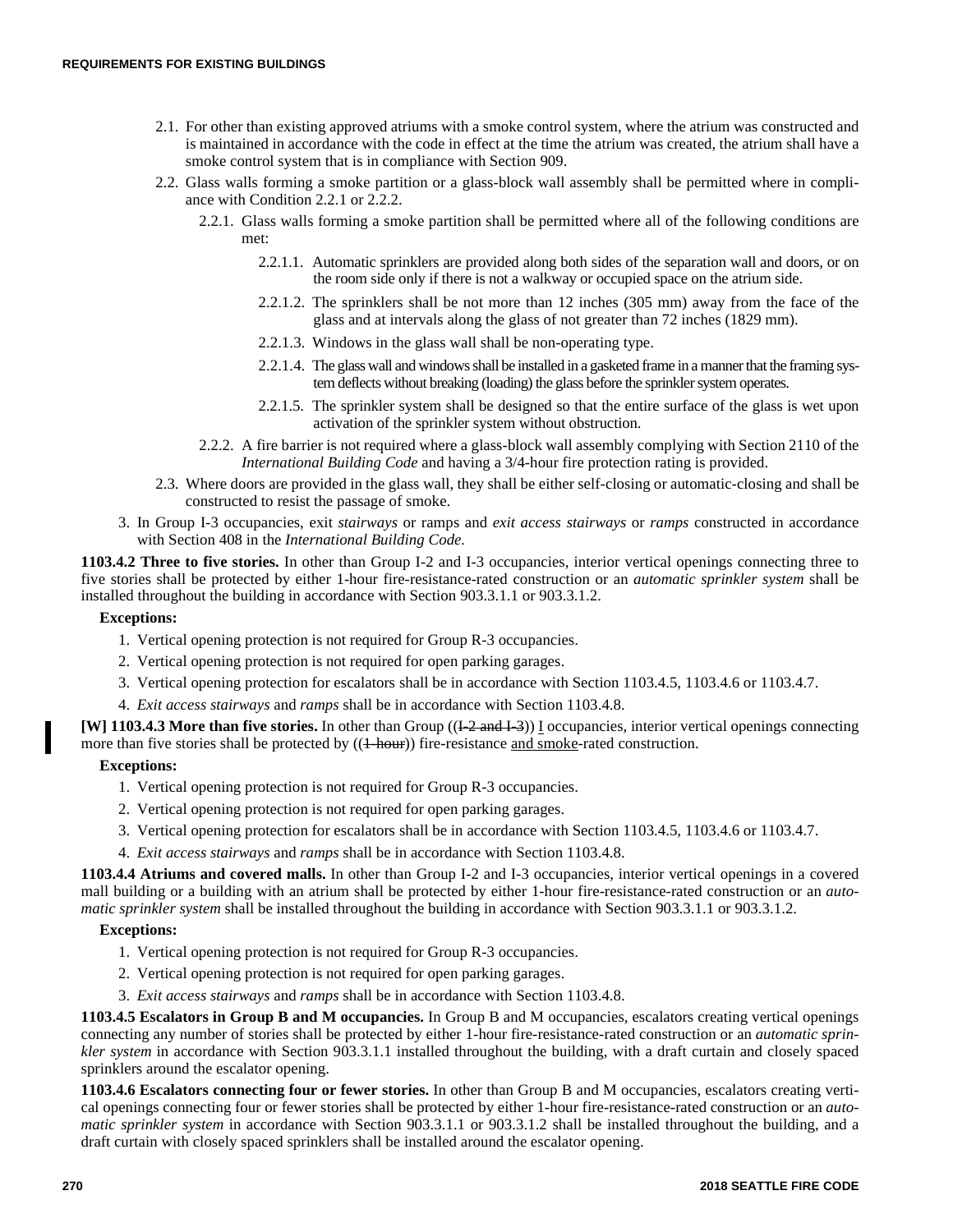**1103.4.7 Escalators connecting more than four stories.** In other than Group B and M occupancies, escalators creating vertical openings connecting five or more stories shall be protected by 1-hour fire-resistance-rated construction.

**1103.4.8 Occupancies other than Groups I-2 and I-3.** In other than Group I-2 and I-3 occupancies, floor openings containing *exit access stairways* or *ramps* that do not comply with one of the conditions listed in this section shall be protected by 1 hour fire-resistance-rated construction.

- 1. *Exit access stairways* and *ramps* that serve, or atmospherically communicate between, only two stories. Such interconnected stories shall not be open to other stories.
- 2. In Group R-1, R-2 or R-3 occupancies, *exit access stairways* and *ramps* connecting four stories or less serving and contained within an individual *dwelling unit* or *sleeping unit* or live/work unit.
- 3. *Exit access stairways* and *ramps* in buildings equipped throughout with an *automatic sprinkler system* in accordance with Section 903.3.1.1, where the area of the vertical opening between stories does not exceed twice the horizontal projected area of the *stairway* or *ramp*, and the opening is protected by a draft curtain and closely spaced sprinklers in accordance with NFPA 13. In other than Group B and M occupancies, this provision is limited to openings that do not connect more than four stories.
- 4. *Exit access stairways* and *ramps* within an atrium complying with the provisions of Section 404 of the *International Building Code*.
- 5. *Exit access stairways* and *ramps* in open parking garages that serve only the parking garage.
- 6. *Exit access stairways* and *ramps* serving open-air seating complying with the exit access travel distance requirements of Section 1029.7 of the *International Building Code*.
- 7. *Exit access stairways* and *ramps* serving the balcony, gallery or press box and the main assembly floor in occupancies such as theaters, places of religious worship, auditoriums and sports facilities.

**1103.4.9 Waste and linen chutes.** In Group I-2 occupancies, existing waste and linen chutes shall comply with Sections 1103.4.9.1 through 1103.4.9.5.

**1103.4.9.1 Enclosure.** Chutes shall be enclosed with 1-hour fire-resistance-rated construction. Opening protectives shall be in accordance with Section 716 of the *International Building Code* and have a fire protection rating of not less than1 hour.

**1103.4.9.2 Chute intakes.** Chute intakes shall comply with Section 1103.4.9.2.1 or 1103.4.9.2.2.

**1103.4.9.2.1 Chute intake direct from corridor.** Where intake to chutes is direct from a *corridor*, the intake opening shall be equipped with a chute-intake door in accordance with Section 716 of the *International Building Code* and having a fire protection rating of not less than 1 hour.

**1103.4.9.2.2 Chute intake via a chute-intake room.** Where the intake to chutes is accessed through a chute-intake room, the room shall be enclosed with 1-hour fire-resistance-rated construction. Opening protectives for the intake room shall be in accordance with Section 716 of the *International Building Code* and have a fire protection rating of not less than 3/4 hour. Opening protectives for the chute enclosure shall be in accordance with Section 1103.4.9.1.

**1103.4.9.3 Automatic sprinkler system.** Chutes shall be equipped with an *approved automatic sprinkler system* in accordance with Section 903.2.11.2.

**1103.4.9.4 Chute discharge rooms.** Chutes shall terminate in a dedicated chute discharge room. Such rooms shall be separated from the remainder of the building by not less than 1-hour fire-resistance-rated construction. Opening protectives shall be in accordance with Section 716 of the *International Building Code* and have a fire protection rating of not less than 1 hour.

**1103.4.9.5 Chute discharge protection.** Chute discharges shall be equipped with a self-closing or automatic-closing opening protective in accordance with Section 716 of the *International Building Code* and having a fire protection rating of not less than 1 hour.

**1103.4.10 Flue-fed incinerators.** Existing flue-fed incinerator rooms and associated flue shafts shall be protected with 1 hour fire-resistance-rated construction and shall not have other vertical openings connected with the space other than the associated flue. Opening protectives shall be in accordance with Section 716 of the *International Building Code* and have a fire protection rating of not less than 1 hour.

**1103.5 Sprinkler systems.** An *automatic sprinkler system* shall be provided in existing buildings in accordance with Sections 1103.5.1 through 1103.5.4.

**1103.5.1 Group A-2.** Where alcoholic beverages are consumed in a Group A-2 occupancy having an occupant load of 300 or more, the fire area containing the Group A-2 occupancy shall be equipped with an *automatic sprinkler system* in accordance with Section 903.3.1.1.

**1103.5.2 Group I-2.** In Group I-2, an *automatic sprinkler system* shall be provided in accordance with Section 1105.9.

**1103.5.3 Group I-2, Condition 2.** In addition to the requirements of Section 1103.5.2, existing buildings of Group I-2, Condition 2 occupancy shall be equipped throughout with an *approved automatic sprinkler system* in accordance with Section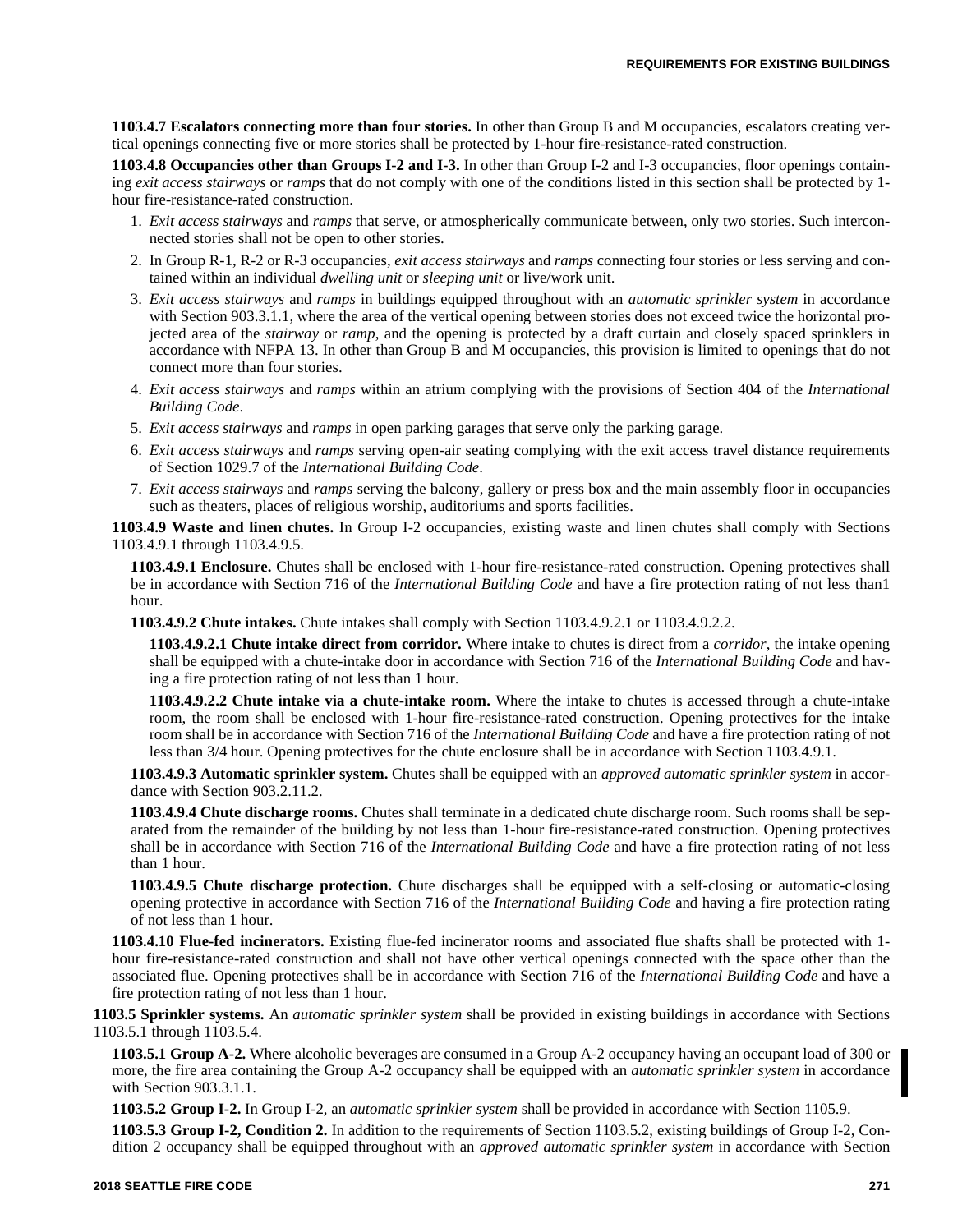903.3.1.1. The *automatic sprinkler system* shall be installed as established by the adopting ordinance. **[DATE BY WHICH SPRINKLER SYSTEM MUST BE INSTALLED].**

**1103.5.4 Pyroxylin plastics.** An *automatic sprinkler system* shall be provided throughout existing buildings where cellulose nitrate film or pyroxylin plastics are manufactured, stored or handled in quantities exceeding 100 pounds (45 kg). Vaults located within buildings for the storage of raw pyroxylin shall be protected with an *approved automatic sprinkler system* capable of discharging 1.66 gallons per minute per square foot  $(68 \text{ L/min/m}^2)$  over the area of the vault.

**[W] 1103.5.5 Nightclub.** An *automatic sprinkler system* shall be provided throughout A-2 *nightclubs* as defined in this code. No building shall be constructed for, used for, or converted to occupancy as a *nightclub* except in accordance with this section.

**[S] 1103.5.6 Additions to Group LC or Group R-2 occupancies.** An automatic sprinkler system installed in accordance with Section 903.3.1.2 shall be permitted in additions to existing buildings where both of the following situations are true:

- 1. The addition is made to a building previously approved as a Group LC or Group R-2 occupancy that houses either an assisted living facility licensed under chapter 388-78A WAC or residential treatment facility licensed under chapter 246-337 WAC.
- 2. The addition contains spaces for 16 or fewer persons receiving care.

**1103.6 Standpipes.** Existing structures shall be equipped with standpipes installed in accordance with Section 905 where required in Sections 1103.6.1 and 1103.6.2. The *fire code official* is authorized to approve the installation of manual standpipe systems to achieve compliance with this section where the responding fire department is capable of providing the required hose flow at the highest standpipe outlet.

**1103.6.1 Existing multiple-story buildings.** Existing buildings with occupied floors located more than 50 feet (15 240 mm) above the lowest level of fire department access or more than 50 feet (15 240 mm) below the highest level of fire department access shall be equipped with standpipes.

**1103.6.2 Existing helistops and heliports.** Existing buildings with a rooftop helistop or heliport located more than 30 feet (9144 mm) above the lowest level of fire department access to the roof level on which the helistop or heliport is located shall be equipped with standpipes in accordance with Section 2007.5.

**[S] 1103.6.3 Signs for high-rise buildings.** An additional sign with letters at least 1 inch in size shall be provided at the fire department connections of high-rise buildings that indicate the building fire pump static (churn) discharge pressure. Where the pump is more than two stories above or below the fire department connections, the pump static/churn discharge pressure on the signage shall be adjusted to correct for the elevation difference.

**[S] 1103.7 Fire alarm systems.** An *approved* fire alarm system shall be installed in existing buildings and structures in accordance with Sections 1103.7.1 through 1103.7.6 and provide occupant notification in accordance with Section 907.5 unless other requirements are provided by other sections of this code.

**Exception:** ((Occupancies)) Non-residential occupancies with an existing, previously *approved* fire alarm system, and residential occupancies with a fire alarm system capable of achieving a minimum sound level in the sleeping rooms of 60 dBa or 15 dBa above ambient noise level, whichever is higher.

**1103.7.1 Group E.** A fire alarm system shall be installed in existing Group E occupancies in accordance with Section 907.2.3.

## **Exceptions:**

- 1. A manual fire alarm system is not required in a building with a maximum area of  $1,000$  square feet (93 m<sup>2</sup>) that contains a single classroom and is located not closer than 50 feet (15 240 mm) from another building.
- 2. A manual fire alarm system is not required in Group E occupancies with an *occupant load* less than 50.

**1103.7.2 Group I-1.** An automatic fire alarm system shall be installed in existing Group I-1 facilities in accordance with Section 907.2.6.1.

**Exception:** Where each sleeping room has a *means of egress* door opening directly to an exterior egress balcony that leads directly to the *exits* in accordance with Section 1021, and the building is not more than three stories in height.

**1103.7.3 Group I-2.** In Group I-2, an automatic fire alarm system shall be installed in accordance with Section 1105.10.

**1103.7.4 Group I-3.** An automatic and manual fire alarm system shall be installed in existing Group I-3 occupancies in accordance with Section 907.2.6.3.

**1103.7.5 Group R-1.** A fire alarm system and smoke alarms shall be installed in existing Group R-1 occupancies in accordance with Sections 1103.7.5.1 through 1103.7.5.2.1.

**1103.7.5.1 Group R-1 hotel and motel manual fire alarm system.** A manual fire alarm system that activates the occupant notification system in accordance with Section 907.5 shall be installed in existing Group R-1 hotels and motels more than three stories or with more than 20 *sleeping units.*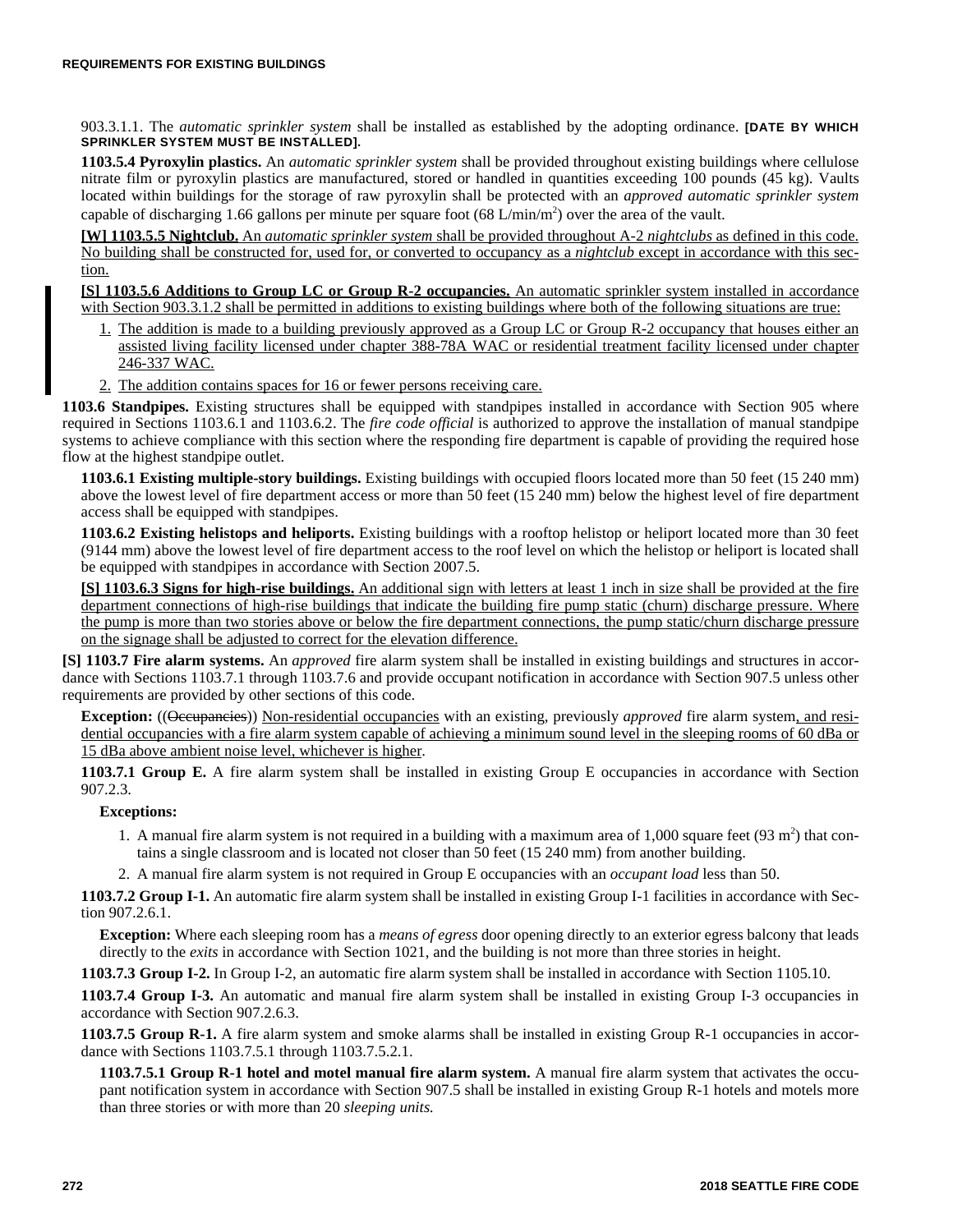#### **Exceptions:**

- 1. Buildings less than two stories in height where all *sleeping units,* attics and crawl spaces are separated by 1-hour fire-resistance-rated construction and each *sleeping unit* has direct access to a *public way, egress court* or yard.
- 2. Manual fire alarm boxes are not required throughout the building where the following conditions are met:
	- 2.1. The building is equipped throughout with an *automatic sprinkler system* installed in accordance with Section 903.3.1.1 or 903.3.1.2.
	- 2.2. The notification appliances will activate upon sprinkler water flow.
	- 2.3. Not less than one manual fire alarm box is installed at an *approved* location.

**1103.7.5.1.1 Group R-1 hotel and motel automatic smoke detection system.** An automatic smoke detection system that activates the occupant notification system in accordance with Section 907.5 shall be installed in existing Group R-1 hotels and motels throughout all interior *corridors* serving sleeping rooms not equipped with an *approved,* supervised *automatic sprinkler system* installed in accordance with Section 903.

**Exception:** An automatic smoke detection system is not required in buildings that do not have interior *corridors* serving *sleeping units* and where each sleeping unit has a *means of egress* door opening directly to an *exit* or to an exterior *exit access* that leads directly to an *exit.*

**1103.7.5.2 Group R-1 boarding and rooming houses manual fire alarm system.** A manual fire alarm system that activates the occupant notification system in accordance with Section 907.5 shall be installed in existing Group R-1 boarding and rooming houses.

**Exception:** Buildings less than two stories in height where all *sleeping units,* attics and crawl spaces are separated by 1 hour fire-resistance-rated construction and each *sleeping unit* has direct access to a *public way, egress court* or yard.

**1103.7.5.2.1 Group R-1 boarding and rooming houses automatic smoke detection system.** An automatic smoke detection system that activates the occupant notification system in accordance with Section 907.5 shall be installed in existing Group R-1 boarding and rooming houses throughout all interior *corridors* serving *sleeping units* not equipped with an *approved,* supervised sprinkler system installed in accordance with Section 903.

**Exception:** Buildings equipped with single-station smoke alarms meeting or exceeding the requirements of Section 907.2.10.1 and where the fire alarm system includes not less than one manual fire alarm box per floor arranged to initiate the alarm.

**1103.7.6 Group R-2.** A manual fire alarm system that activates the occupant notification system in accordance with Section 907.5 shall be installed in existing Group R-2 occupancies more than three stories in height or with more than 16 *dwelling* or *sleeping units.* 

#### **Exceptions:**

- 1. Where each living unit is separated from other contiguous living units by *fire barriers* having a *fire-resistance rating* of not less than 3/4 hour, and where each living unit has either its own independent *exit* or its own independent stairway or ramp discharging at grade.
- 2. A separate fire alarm system is not required in buildings that are equipped throughout with an *approved* supervised *automatic sprinkler system* installed in accordance with Section 903.3.1.1 or 903.3.1.2 and having a local alarm to notify all occupants.
- 3. A fire alarm system is not required in buildings that do not have interior *corridors* serving *dwelling units* and are protected by an *approved automatic sprinkler system* installed in accordance with Section 903.3.1.1 or 903.3.1.2, provided that *dwelling units* either have a *means of egress* door opening directly to an exterior *exit access* that leads directly to the *exits* or are served by open-ended *corridors* designed in accordance with Section 1027.6, Exception 3.
- 4. A fire alarm system is not required in buildings that do not have interior *corridors* serving *dwelling units*, do not exceed three stories in height and comply with both of the following:
	- 4.1. Each *dwelling unit* is separated from other contiguous *dwelling units* by *fire barriers* having a *fire-resistance rating* of not less than 3/4 hour.
	- 4.2. Each *dwelling unit* is provided with smoke alarms complying with the requirements of Section 907.2.10.

**1103.8 Single- and multiple-station smoke alarms.** Single- and multiple-station smoke alarms shall be installed in existing Group I-1 and R occupancies in accordance with Sections 1103.8.1 through 1103.8.3.

**1103.8.1 Where required.** Existing Group I-1 and R occupancies shall be provided with single-station smoke alarms in accordance with Section 907.2.10. Interconnection and power sources shall be in accordance with Sections 1103.8.2 and 1103.8.3, respectively.

#### **Exceptions:**

1. Where the code that was in effect at the time of construction required smoke alarms and smoke alarms complying with those requirements are already provided.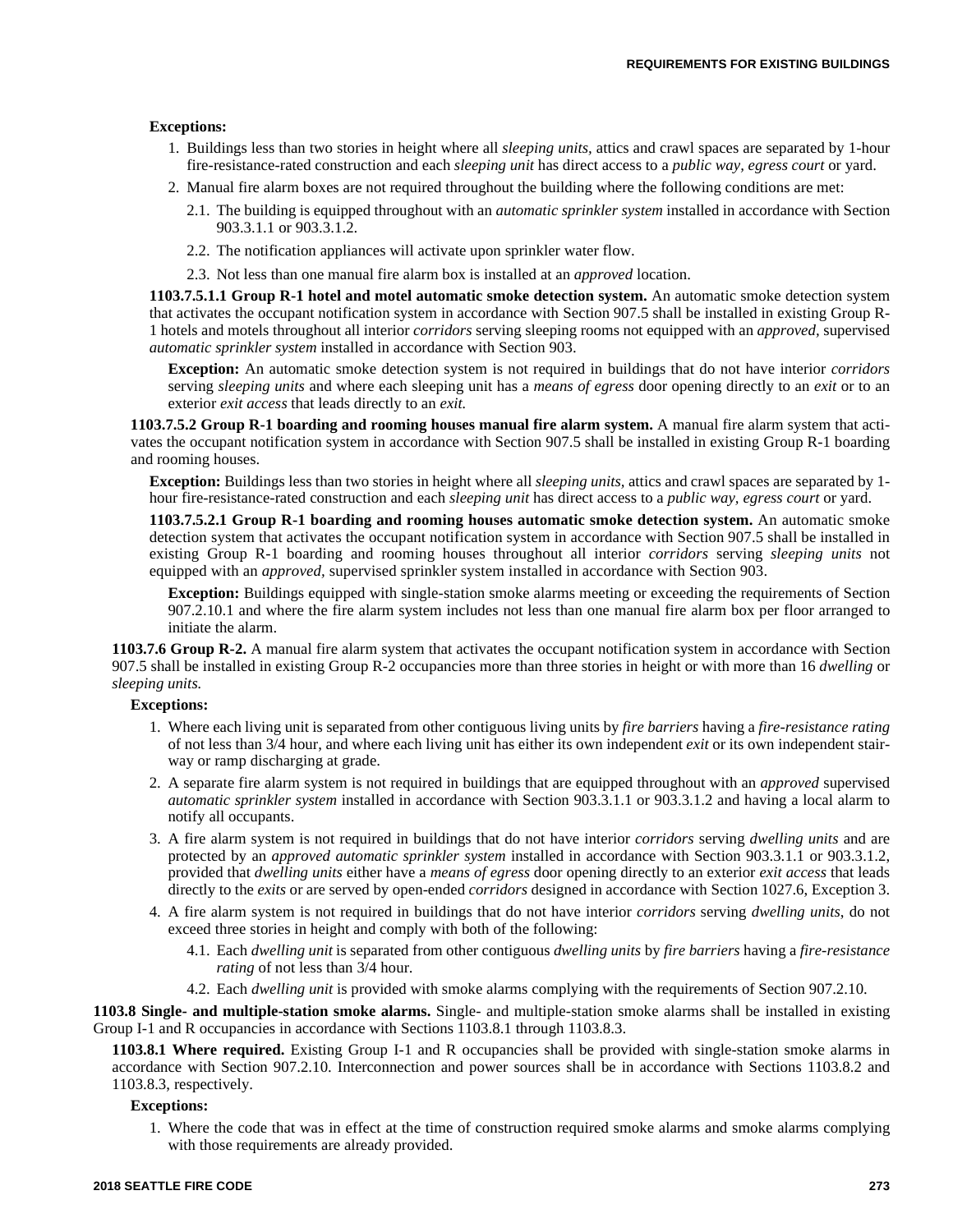- 2. Where smoke alarms have been installed in occupancies and dwellings that were not required to have them at the time of construction, additional smoke alarms shall not be required provided that the existing smoke alarms comply with requirements that were in effect at the time of installation.
- 3. Where smoke detectors connected to a fire alarm system have been installed as a substitute for smoke alarms.

**1103.8.2 Interconnection.** Where more than one smoke alarm is required to be installed within an individual *dwelling* or *sleeping unit,* the smoke alarms shall be interconnected in such a manner that the activation of one alarm will activate all of the alarms in the individual unit. Physical interconnection of smoke alarms shall not be required where listed wireless alarms are installed and all alarms sound upon activation of one alarm. The alarm shall be clearly audible in all bedrooms over background noise levels with all intervening doors closed.

## **Exceptions:**

- 1. Interconnection is not required in buildings that are not undergoing *alterations*, repairs or construction of any kind.
- 2. Smoke alarms in existing areas are not required to be interconnected where *alterations* or repairs do not result in the removal of interior wall or ceiling finishes exposing the structure, unless there is an attic, crawl space or *basement* available that could provide access for interconnection without the removal of interior finishes.

**1103.8.3 Power source.** Single-station smoke alarms shall receive their primary power from the building wiring provided that such wiring is served from a commercial source and shall be equipped with a battery backup. Smoke alarms with integral strobes that are not equipped with battery backup shall be connected to an emergency electrical system. Smoke alarms shall emit a signal when the batteries are low. Wiring shall be permanent and without a disconnecting switch other than as required for overcurrent protection.

## **Exceptions:**

- 1. Smoke alarms are permitted to be solely battery operated in existing buildings where construction is not taking place.
- 2. Smoke alarms are permitted to be solely battery operated in buildings that are not served from a commercial power source.
- 3. Smoke alarms are permitted to be solely battery operated in existing areas of buildings undergoing *alterations* or repairs that do not result in the removal of interior walls or ceiling finishes exposing the structure, unless there is an attic, crawl space or *basement* available that could provide access for building wiring without the removal of interior finishes.

**[W] ((1103.9 Carbon monoxide alarms.** Carbon monoxide alarms shall be installed in existing dwelling units and sleeping units where those units include any of the conditions identified in Sections 915.1.2 through 915.1.6. The carbon monoxide alarms shall be installed in the locations specified in Section 915.2 and the installation shall be in accordance with Section 915.4.

## **Exceptions:**

- 1. Carbon monoxide alarms are permitted to be solely battery operated where the code that was in effect at the time of construction did not require carbon monoxide detectors to be provided.
- 2. Carbon monoxide alarms are permitted to be solely battery operated in dwelling units that are not served from a commercial power source.
- 3. A carbon monoxide detection system in accordance with Section 915.5 shall be an acceptable alternative to carbon monoxide alarms.)

**[W] 1103.9 Carbon monoxide alarms.** Existing Group I or Group R occupancies shall be equipped with single station carbon monoxide alarms in accordance with Section 915.4.3. An inspection will occur when alterations, repairs or additions requiring a permit occur, or when one or more sleeping rooms are added or created. The carbon monoxide alarms shall be *listed* as complying with UL 2034, and be installed and maintained in accordance with NFPA 720-2015 and the manufacturer's instructions.

## **Exceptions:**

- 1. For other than R-2 occupancies, if the building does not contain a fuel-burning appliance, a fuel-burning fireplace, or an attached garage.
- 2. Work involving the exterior surfaces of dwellings, such as the replacement of roofing or siding, or the addition or replacement of windows or doors, or the addition of a porch or deck, or electrical permits.
- 3. Installation, alteration or repairs of noncombustible plumbing or mechanical systems.
- 4. *Sleeping units* or *dwelling units* in I and R-1 occupancies and R-2 college dormitories, hotel, DOC prisons and work releases and assisted living facilities and residential treatment facilities licensed by the state of Washington which do not themselves contain a fuel-burning appliance, a fuel-burning fireplace, or an attached garage, need not be provided with carbon monoxide alarms provided that:
	- 4.1. The *sleeping units* or *dwelling unit* is not adjacent to any room which contains a fuel-burning appliance, a fuelburning fireplace, or an attached garage; and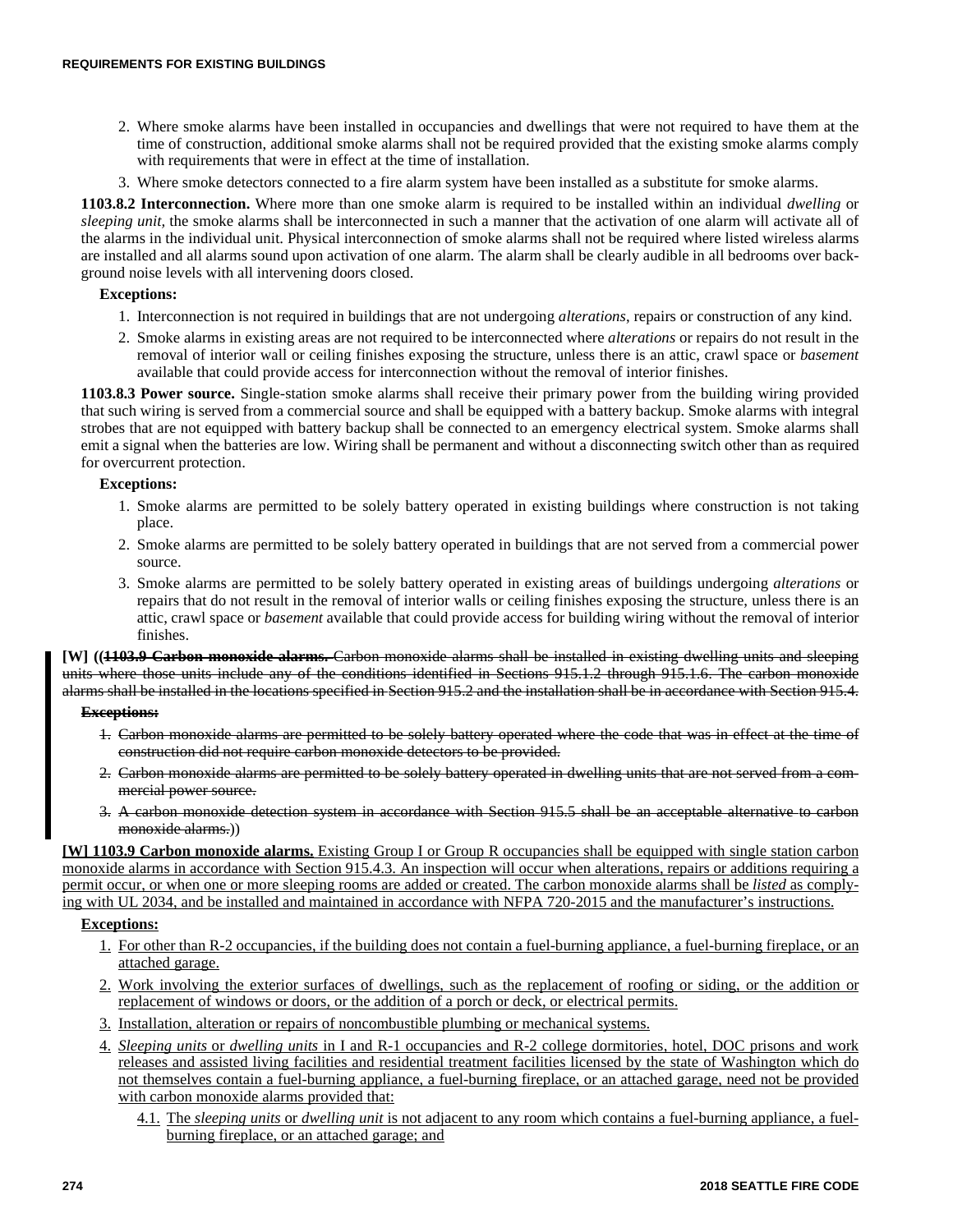- 4.2. The *sleeping units* or *dwelling unit* is not connected by duct work or ventilation shafts with a supply or return register in the same room to any room containing a fuel-burning appliance, a fuel-burning fireplace, or to an attached garage; and
- 4.3. The building is provided with a common area carbon monoxide detection system.
- 5. An open parking garage, as defined in the *International Building Code,* or enclosed parking garage ventilated in accordance with Section 404 of the *International Mechanical Code* is not considered an attached garage.

**1103.10 Medical gases.** Medical gases stored and transferred in health-care-related facilities shall be in accordance with Chapter 53.

## **SECTION 1104 MEANS OF EGRESS FOR EXISTING BUILDINGS**

**[W] 1104.1 General.** *Means of egress* in existing buildings shall comply with ((the minimum egress requirements where specified in Table 1103.1 as further enumerated in Sections 1104.2 through 1104.25, and the building code that applied at the time of construction)) Section 1031 and Sections 1104.2 through 1104.25. ((Where the provisions of this chapter conflict with the building code that applied at the time of construction, the most restrictive provision shall apply. Existing buildings that were not required to comply with a building code at the time of construction shall comply with the minimum egress requirements where specified in Table 1103.1 as further enumerated in Sections 1104.2 through 1104.25.)

**Exception:** Means of egress conforming to the requirements of the building code under which they were constructed and Section 1031 shall not be required to comply with 1104.2 through 1104.22 and 1104.25.

**1104.2 Elevators, escalators and moving walks.** Elevators, escalators and moving walks shall not be used as a component of a required *means of egress.*

## **Exceptions:**

- 1. Elevators used as an *accessible means of egress* where allowed by Section 1009.4.
- 2. Previously *approved* elevators, escalators and moving walks in existing buildings.

**1104.3 Exit sign illumination.** Exit signs shall be internally or externally illuminated. The face of an exit sign illuminated from an external source shall have an intensity of not less than 5 foot-candles (54 lux). Internally illuminated signs shall provide equivalent luminance and be *listed* for the purpose.

**Exception:** *Approved* self-luminous signs that provide evenly illuminated letters shall have a minimum luminance of 0.06 foot-lamberts  $(0.21 \text{ cd/m}^2)$ .

**1104.4 Power source.** Where emergency illumination is required in Section 1104.5, exit signs shall be visible under emergency illumination conditions.

**Exception:** *Approved* signs that provide continuous illumination independent of external power sources are not required to be connected to an emergency electrical system.

**1104.5 Illumination emergency power.** Where *means of egress* illumination is provided, the power supply for *means of egress* illumination shall normally be provided by the premises' electrical supply. In the event of power supply failure, illumination shall be automatically provided from an emergency system for the following occupancies where such occupancies require two or more *means of egress*:

- 1. Group A having 50 or more occupants.
	- **Exception:** Assembly occupancies used exclusively as a place of worship and having an *occupant load* of less than 300.
- 2. Group B buildings three or more stories in height, buildings with 100 or more occupants above or below a *level of exit discharge* serving the occupants or buildings with 1,000 or more total occupants.
- 3. Group E in interior *exit access* and *exit stairways* and *ramps*, *corridors*, windowless areas with student occupancy, shops and laboratories.
- 4. Group F having more than 100 occupants.

**Exception:** Buildings used only during daylight hours and that are provided with windows for natural light in accordance with the *International Building Code*.

- 5. Group I.
- 6. Group M.

**Exception:** Buildings less than  $3,000$  square feet  $(279 \text{ m}^2)$  in gross sales area on one story only, excluding mezzanines.

7. Group R-1.

**Exception:** Where each *sleeping unit* has direct access to the outside of the building at grade.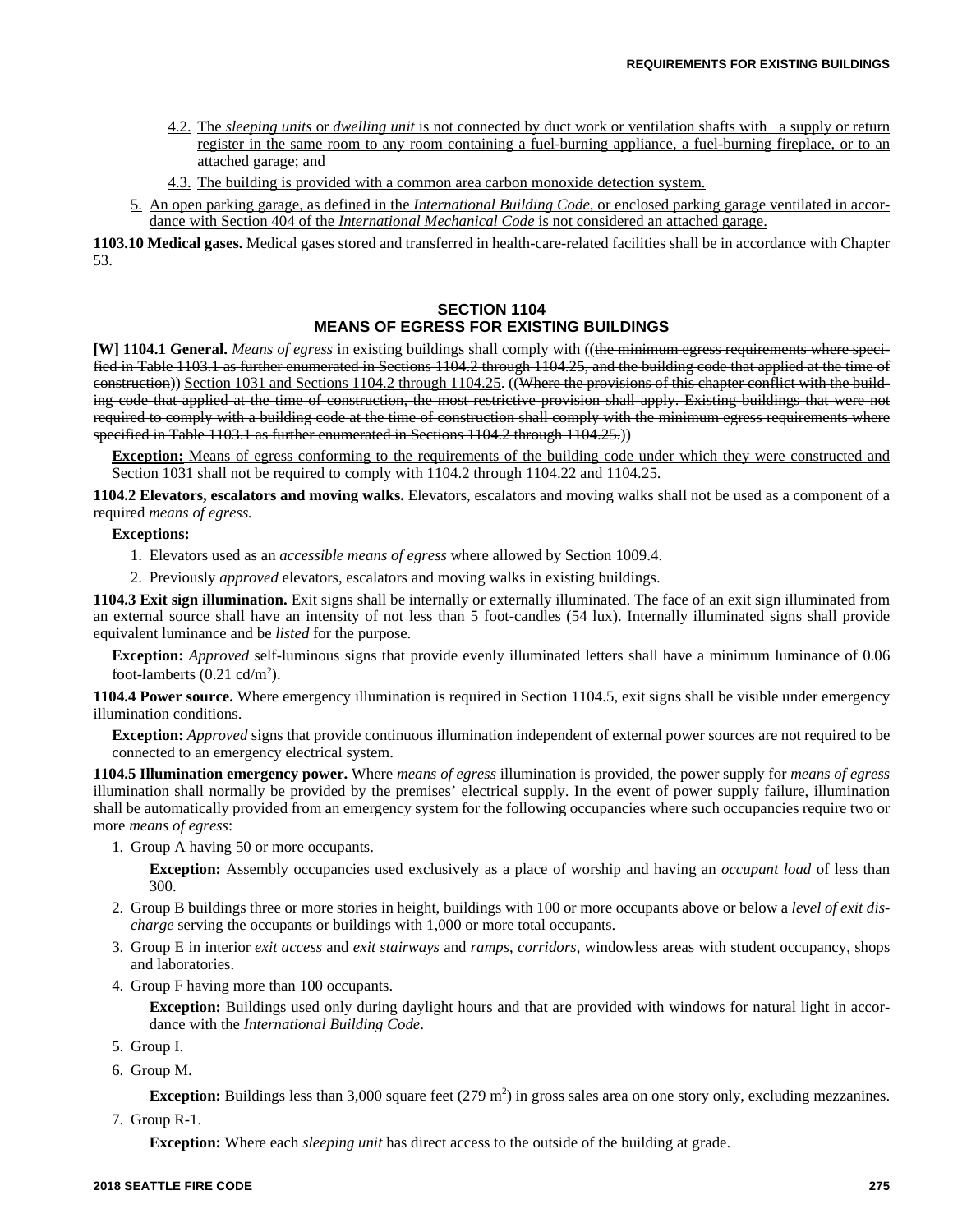## 8. Group R-2.

**Exception:** Where each *dwelling unit* or *sleeping unit* has direct access to the outside of the building at grade.

**1104.5.1 Emergency power duration and installation.** Emergency power for *means of egress* illumination shall be provided in accordance with Section 1203. In other than Group I-2, emergency power shall be provided for not less than 60 minutes for systems requiring emergency power.

**1104.6 Guards.** Guards complying with this section shall be provided at the open sides of *means of egress* that are more than 30 inches (762 mm) above the floor or grade below.

**1104.6.1 Height of guards.** Guards shall form a protective barrier not less than 42 inches (1067 mm) high.

#### **Exceptions:**

- 1. Existing guards on the open side of exit access and exit *stairways* and *ramps* shall be not less than 30 inches (760 mm) high.
- 2. Existing *guards* within *dwelling units* shall be not less than 36 inches (910 mm) high.
- 3. Existing *guards* in assembly seating areas.

**1104.6.2 Opening limitations.** Open *guards* shall have balusters or ornamental patterns such that a 6-inch-diameter (152 mm) sphere cannot pass through any opening up to a height of 34 inches (864 mm).

#### **Exceptions:**

- 1. At elevated walking surfaces for access to, and use of, electrical, mechanical or plumbing systems or equipment, guards shall have balusters or be of solid materials such that a sphere with a diameter of 21 inches (533 mm) cannot pass through any opening.
- 2. In occupancies in Group I-3, F, H or S, the clear distance between intermediate rails measured at right angles to the rails shall not exceed 21 inches (533 mm).
- 3. *Approved* existing open guards.

**1104.7 Size of doors.** The required capacity of each door opening shall be sufficient for the *occupant load* thereof and shall provide a minimum clear opening width of 28 inches (711 mm). Where this section requires a minimum clear opening width of 28 inches (711 mm) and a door opening includes two door leaves without a mullion, one leaf shall provide a clear opening width of 28 inches (711 mm). The minimum clear opening height of doorways shall be 80 inches (2032 mm).

#### **Exceptions:**

- 1. The minimum and maximum width shall not apply to door openings that are not part of the required *means of egress* in occupancies in Group R-2 and R-3 units that are not required to be an Accessible Type A unit or Type B unit.
- 2. Door openings to storage closets less than 10 square feet  $(0.93 \text{ m}^2)$  in area shall not be limited by the minimum clear opening width.
- 3. The width of door leaves in revolving doors that comply with Section 1010.1.4.1 shall not be limited.
- 4. The maximum width of door leaves in power-operated doors that comply with Section 1010.1.4.2 shall not be limited.
- 5. Door openings within a *dwelling unit* shall have a minimum clear opening height of 78 inches (1981 mm).
- 6. In dwelling and sleeping units that are not required to be Accessible units, Type A units or Type B units, exterior door openings, other than the required *exit* door, shall have a minimum clear opening height of 76 inches (1930 mm).
- 7. *Exit access* doors serving a room not larger than 70 square feet  $(6.5 \text{ m}^2)$  shall have a minimum door leaf width of 24 inches (610 mm).
- 8. The minimum clear opening width shall not apply to doors for nonaccessible showers or sauna compartments.
- 9. The minimum clear opening width shall not apply to the doors for nonaccessible toilet stalls.
- 10. Door closers and door stops shall be permitted to be 78 inches (1980 mm) minimum above the floor.

**1104.7.1 Group I-2.** In Group I-2 occupancies, means of egress doors where used for the movement of beds shall provide a minimum clear opening width of 41-1/2 inches (1054 mm).

Doors serving as means of egress doors and not used for movement of beds shall provide a minimum clear opening width of 32 inches (813 mm).

**1104.7.2 Ambulatory care.** In ambulatory care facilities, doors serving as means of egress from patient treatment rooms shall provide a minimum clear opening width of 32 inches (813 mm).

**1104.8 Opening force for doors.** The opening force for interior side-swinging doors without closers shall not exceed a 5-pound (22 N) force. The opening forces do not apply to the force required to retract latch bolts or disengage other devices that hold the door in a closed position. For other side-swinging, sliding and folding doors, the door latch shall release when subjected to a force of not more than 15 pounds (66 N). The door shall be set in motion when subjected to a force not exceeding 30 pounds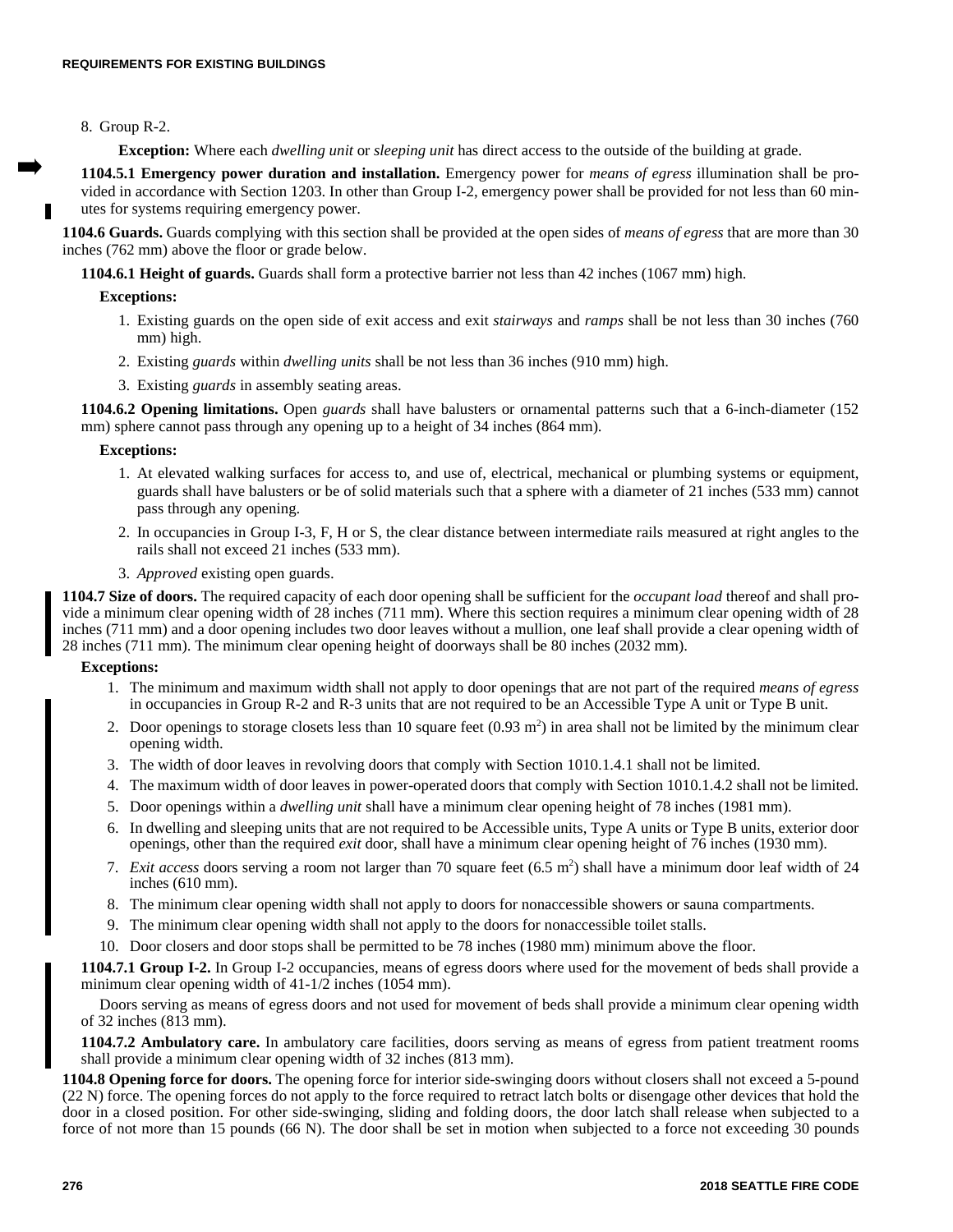(133 N). The door shall swing to a full-open position when subjected to a force of not more than 50 pounds (222 N). Forces shall be applied to the latch side.

**1104.9 Revolving doors.** Revolving doors shall comply with the following:

- 1. A revolving door shall not be located within 10 feet (3048 mm) of the foot or top of *stairways* or escalators. A dispersal area shall be provided between the *stairways* or escalators and the revolving doors.
- 2. The revolutions per minute for a revolving door shall not exceed those shown in Table 1104.9.
- 3. Each revolving door shall have a conforming side-hinged swinging door in the same wall as the revolving door and within 10 feet (3048 mm).

#### **Exceptions:**

- 1. A revolving door is permitted to be used without an adjacent swinging door for street-floor elevator lobbies provided that a stairway, escalator or door from other parts of the building does not discharge through the lobby and the lobby does not have any occupancy or use other than as a means of travel between elevators and a street.
- 2. Existing revolving doors where the number of revolving doors does not exceed the number of swinging doors within 20 feet (6096 mm).

| <b>INSIDE DIAMETER</b><br>(feet-inches) | POWER-DRIVEN-TYPE SPEED CONTROL<br>(rpm) | <b>MANUAL-TYPE SPEED CONTROL</b><br>(rpm) |
|-----------------------------------------|------------------------------------------|-------------------------------------------|
| 6-6                                     |                                          | 12                                        |
| $7-0$                                   | 10                                       |                                           |
| $7-6$                                   |                                          |                                           |
| $8-0$                                   |                                          | 10                                        |
| 8-6                                     |                                          |                                           |
| $9-0$                                   |                                          |                                           |
| $9-6$                                   |                                          |                                           |
| $10-0$                                  |                                          |                                           |

#### **TABLE 1104.9 REVOLVING DOOR SPEEDS**

For SI: 1 inch =  $25.4$  mm, 1 foot =  $304.8$  mm.

**1104.9.1 Egress component.** A revolving door used as a component of a *means of egress* shall comply with Section 1104.9 and all of the following conditions:

- 1. Revolving doors shall not be given credit for more than 50 percent of the required egress capacity.
- 2. Each revolving door shall be credited with not more than a 50-person capacity.
- 3. Revolving doors shall be capable of being collapsed when a force of not more than 130 pounds (578 N) is applied within 3 inches (76 mm) of the outer edge of a wing.

**1104.10 Stair dimensions for existing stairways.** Existing *stairways* in buildings shall be permitted to remain if the rise does not exceed 8-1/4 inches (210 mm) and the run is not less than 9 inches (229 mm). Existing *stairways* can be rebuilt.

**Exception:** Other *stairways approved* by the *fire code official*.

**1104.10.1 Dimensions for replacement stairways.** The replacement of an existing *stairway* in a structure shall not be required to comply with the new *stairway* requirements of Section 1011 where the existing space and construction will not allow a reduction in pitch or slope.

**1104.11 Winders.** Existing winders shall be allowed to remain in use if they have a minimum tread depth of 6 inches (152 mm) and a minimum tread depth of 9 inches (229 mm) at a point 12 inches (305 mm) from the narrowest edge.

**1104.12 Curved stairways.** Existing curved *stairways* shall be allowed to continue in use, provided that the minimum depth of tread is 10 inches (254 mm) and the smallest radius shall be not less than twice the width of the *stairway*.

**1104.13 Stairway handrails.** *Stairways* shall have *handrails* on at least one side. *Handrails* shall be located so that all portions of the *stairway* width required for egress capacity are within 44 inches (1118 mm) of a *handrail*.

**Exception:** *Aisle stairs* provided with a center *handrail* are not required to have additional *handrails*.

**1104.13.1 Height.** *Handrail* height, measured above *stair* tread nosings, shall be uniform, not less than 30 inches (762 mm) and not more than 42 inches (1067 mm).

**1104.14 Slope of ramps.** *Ramp* runs utilized as part of a *means of egress* shall have a running slope not steeper than one unit vertical in 10 units horizontal (10-percent slope). The slope of other *ramps* shall not be steeper than one unit vertical in eight units horizontal (12.5-percent slope).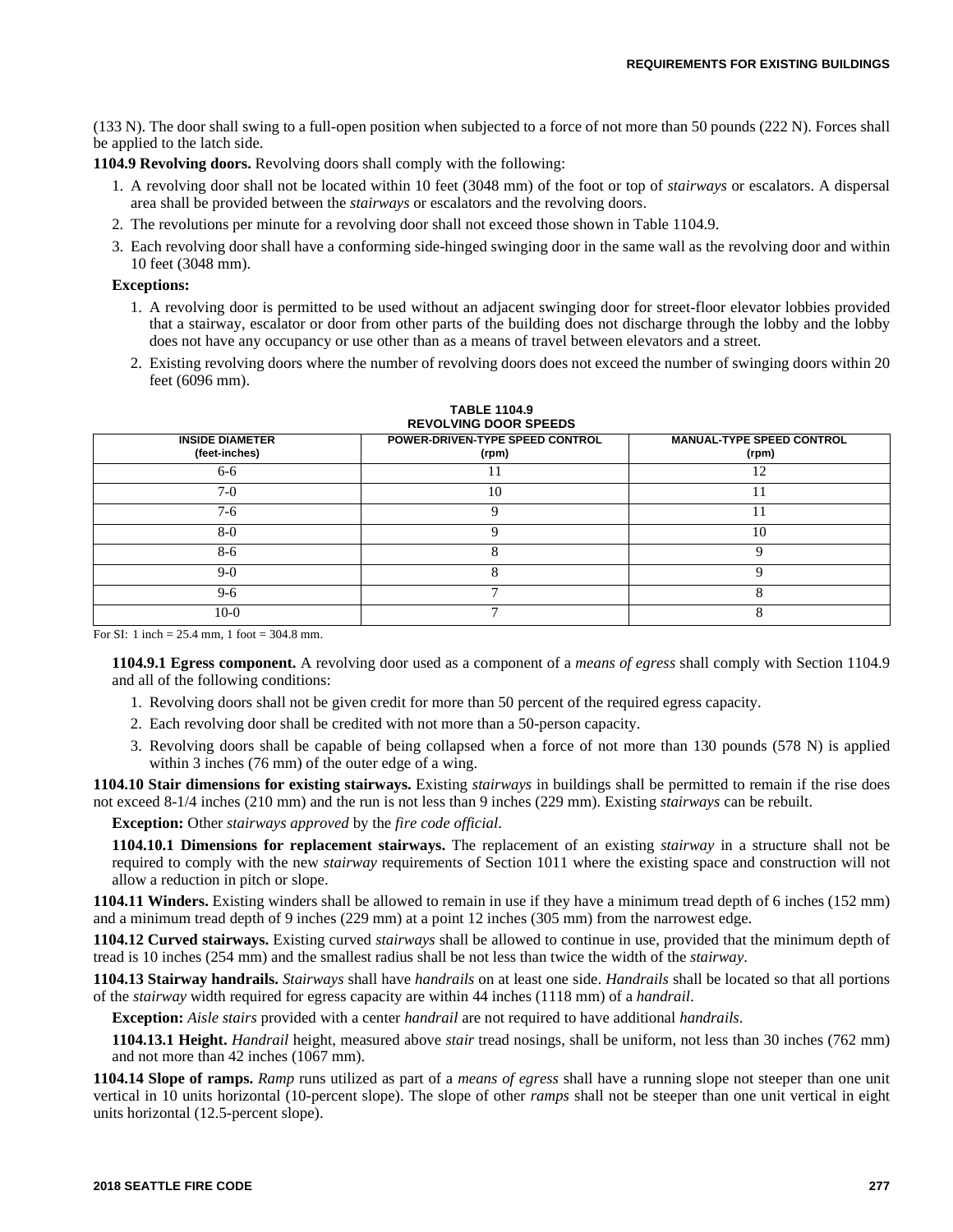**1104.15 Width of ramps.** Existing *ramps* are permitted to have a minimum width of 30 inches (762 mm) but not less than the width required for the number of occupants served as determined by Section 1005.1. In Group I-2, *ramps* serving as a *means of egress* and used for the movement of patients in beds shall comply with Section 1105.6.3.

**[BE] 1104.16 Fire escape stairways.** Fire escape *stairways* shall comply with Sections 1104.16.1 through 1104.16.7.

**[BE] 1104.16.1 Existing means of egress.** Fire escape *stairways* shall be permitted in existing buildings but shall not constitute more than 50 percent of the required *exit* capacity.

**[BE] 1104.16.2 Opening protectives.** Doors and windows within 10 feet (3048 mm) of fire escape *stairways* shall be protected with 3/4-hour opening protectives.

**Exception:** Opening protectives shall not be required in buildings equipped throughout with an approved *automatic sprinkler system*.

**[BE] 1104.16.3 Dimensions.** Fire escape *stairways* shall meet the minimum width, capacity, riser height and tread depth as specified in Section 1104.10.

**[BE] 1104.16.4 Access.** Access to a fire escape *stairway* from a *corridor* shall not be through an intervening room. Access to a fire escape *stairway* shall be from a door or window meeting the criteria of Section 1005.1. Access to a fire escape *stairway* shall be directly to a balcony, landing or platform. These shall not be higher than the floor or window sill level and not lower than 8 inches (203 mm) below the floor level or 18 inches (457 mm) below the window sill.

**[BE] 1104.16.5 Materials and strength.** Components of fire escape *stairways* shall be constructed of noncombustible materials. Fire escape *stairways* and balconies shall support the dead load plus a live load of not less than 100 pounds per square foot (4.78 kN/m<sup>2</sup>). Fire escape *stairways* and balconies shall be provided with a top and intermediate *handrail* on each side.

**[BE] 1104.16.5.1 Examination.** Fire escape *stairways* and balconies shall be examined for structural adequacy and safety in accordance with Section 1104.16.5 by a registered design professional or others acceptable to the *fire code official* every 5 years, or as required by the *fire code official*. An inspection report shall be submitted to the *fire code official* after such examination.

**[BE] 1104.16.6 Termination.** The lowest balcony shall not be more than 18 feet (5486 mm) from the ground. Fire escape *stairways* shall extend to the ground or be provided with counterbalanced *stairs* reaching the ground.

**Exception:** For fire escape *stairways* serving 10 or fewer occupants, an *approved* fire escape ladder is allowed to serve as the termination.

**[BE] 1104.16.7 Maintenance.** Fire escape *stairways* shall be kept clear and unobstructed at all times and shall be maintained in good working order.

**1104.17 Corridor construction.** Corridors serving an occupant load greater than 30 and the openings therein shall provide an effective barrier to resist the movement of smoke. Transoms, louvers, doors and other openings shall be kept closed or be selfclosing. In Group I-2, corridors in areas housing patient sleeping or care rooms shall comply with Section 1105.5.

## **Exceptions:**

- 1. *Corridors* in occupancies other than in Group H, that are equipped throughout with an *approved automatic sprinkler system*.
- 2. *Corridors* in occupancies in Group E where each room utilized for instruction or assembly has not less than one-half of the required *means of egress* doors opening directly to the exterior of the building at ground level.
- 3. *Corridors* that are in accordance with the *International Building Code*.

**1104.17.1 Corridor openings.** Openings in *corridor* walls shall comply with the requirements of the *International Building Code*.

**Exceptions:**

- 1. Where 20-minute fire door assemblies are required, solid wood doors not less than 1.75 inches (44 mm) thick or insulated steel doors are allowed.
- 2. Openings protected with fixed wire glass set in steel frames.
- 3. Openings covered with 0.5-inch (12.7 mm) gypsum wallboard or 0.75-inch (19.1 mm) plywood on the room side.
- 4. Opening protection is not required where the building is equipped throughout with an *approved automatic sprinkler system*.

**1104.18 Dead ends.** Where more than one exit or exit access doorway is required, the *exit access* shall be arranged such that dead ends do not exceed the limits specified in Table 1104.18.

**Exceptions:**

1. A dead-end *corridor* shall not be limited in length where the length of the dead-end *corridor* is less than 2.5 times the least width of the dead-end *corridor*.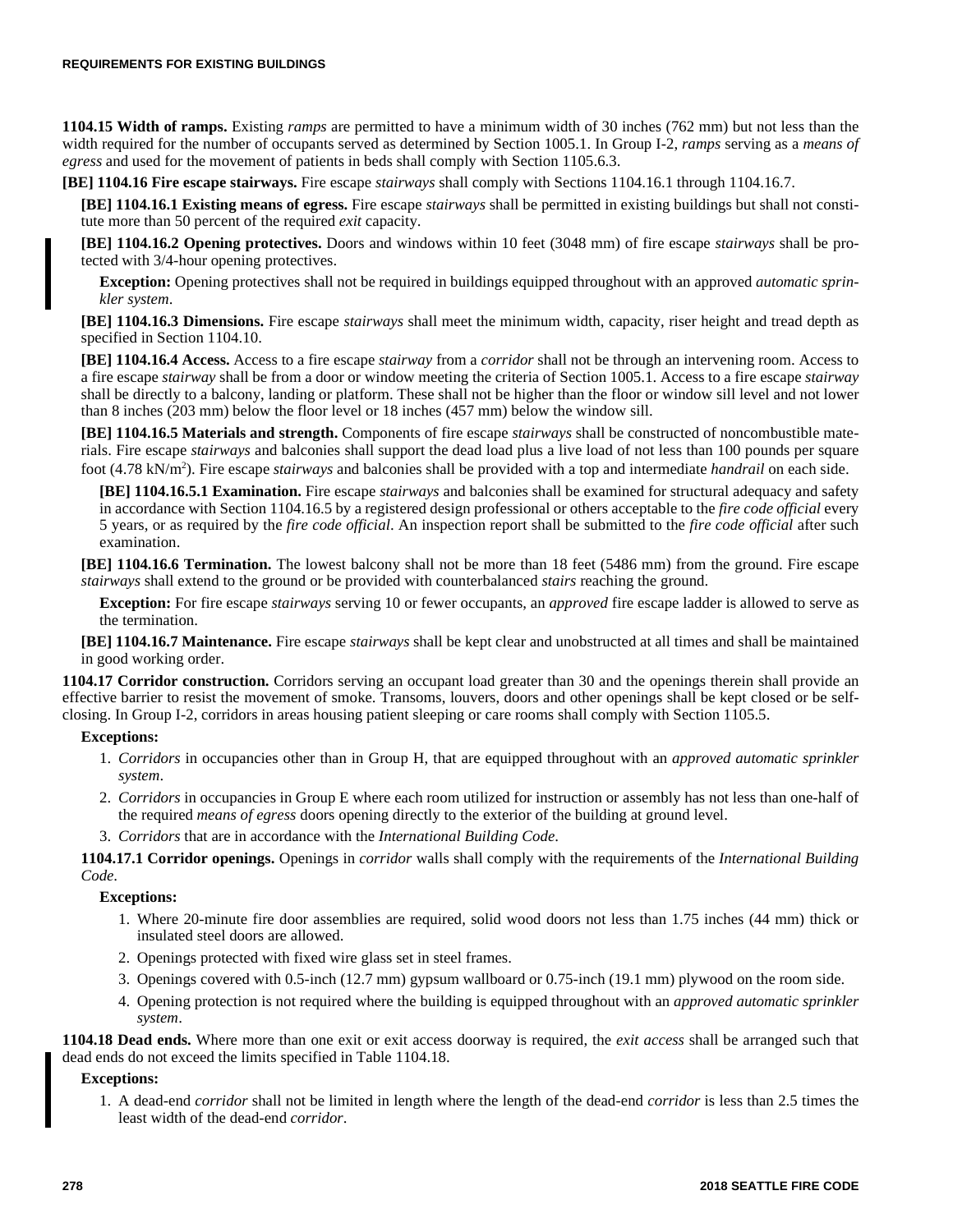2. In existing buildings, existing dead-end corridors shall be permitted to comply with lengths established in Section 805.6 of the *International Existing Building Code*. Any newly constructed dead-end corridors within an existing building shall be limited to the lengths allowed by the *International Building Code*.

| <b>OCCUPANCY</b>       |                                | <b>COMMON PATH OF EGRESS</b><br><b>TRAVEL LIMIT</b> |                                | <b>DEAD-END LIMIT</b>        | <b>EGRESS ACCESS TRAVEL</b><br><b>DISTANCE LIMIT</b> |                              |  |  |
|------------------------|--------------------------------|-----------------------------------------------------|--------------------------------|------------------------------|------------------------------------------------------|------------------------------|--|--|
|                        | <b>Unsprinklered</b><br>(feet) | <b>Sprinklered</b><br>(feet)                        | <b>Unsprinklered</b><br>(feet) | <b>Sprinklered</b><br>(feet) | <b>Unsprinklered</b><br>(feet)                       | <b>Sprinklered</b><br>(feet) |  |  |
| Group A                | 75                             | 20/75                                               | 20 <sup>a</sup>                | 20 <sup>a</sup>              | 200                                                  | 250                          |  |  |
| Group B <sup>h</sup>   | 75 <sup>g</sup>                | 100                                                 | 50                             | 50                           | 200                                                  | 300                          |  |  |
| Group E                | 75                             | 75                                                  | 20                             | 50                           | 200                                                  | 250                          |  |  |
| Group $F-1$ , $S-1$    | $75^{\rm g}$                   | 100                                                 | 50                             | 50                           | $200^{\circ}$                                        | $250^{\circ}$ h              |  |  |
| Group F-2, S-2         | $75^{\rm g}$                   | 100                                                 | 50                             | 50                           | 300                                                  | 400                          |  |  |
| Group H-1              | 25                             | 25                                                  | $\mathbf{0}$                   | $\overline{0}$               | 75                                                   | 75                           |  |  |
| Group H-2              | 50                             | 100                                                 | $\Omega$                       | $\Omega$                     | 75                                                   | 100                          |  |  |
| Group H-3              | 50                             | 100                                                 | 20                             | 20                           | 100                                                  | 150                          |  |  |
| Group H-4              | 75                             | 75                                                  | 20                             | 20                           | 150                                                  | 175                          |  |  |
| Group H-5              | 75                             | 75                                                  | 20                             | 50                           | 150                                                  | 200                          |  |  |
| $Group I-1$            | 75                             | 75                                                  | 20                             | 50                           | 200                                                  | 250                          |  |  |
| Group I-2              | Notes d, e, f                  | Notes d, e, f                                       | Note e                         | Note e                       | 150                                                  | 200 <sup>b</sup>             |  |  |
| $\overline{Group}$ I-3 | 100                            | 100                                                 | NR                             | NR                           | 150 <sup>b</sup>                                     | 200 <sup>b</sup>             |  |  |
| Group $1-4$            | <b>NR</b>                      | NR                                                  | 20                             | 20                           | 200                                                  | 250                          |  |  |
| Group M                | 75                             | 100                                                 | 50                             | 50                           | 200                                                  | $250^{\rm i}$                |  |  |
| Group R-1              | 75                             | 75                                                  | 50                             | 50                           | 200                                                  | 250                          |  |  |
| Group R-2              | 75                             | 125                                                 | 50                             | 50                           | 200                                                  | 250                          |  |  |
| Group R-3              | <b>NR</b>                      | NR                                                  | <b>NR</b>                      | NR                           | <b>NR</b>                                            | NR                           |  |  |
| Group R-4              | <b>NR</b>                      | NR                                                  | <b>NR</b>                      | NR                           | <b>NR</b>                                            | <b>NR</b>                    |  |  |
| Group U                | $75^{8}$                       | 100                                                 | 20                             | 50                           | 300                                                  | 400                          |  |  |

**TABLE 1104.18 COMMON PATH, DEAD-END AND TRAVEL DISTANCE LIMITS (by occupancy)**

NR = No Requirements.

For SI: 1 foot = 304.8 mm, 1 square foot =  $0.0929$  m<sup>2</sup>.

a. See Section 1029.9.5 for dead-end aisles in Group A occupancies.

b. This dimension is for the total travel distance, assuming incremental portions have fully utilized their allowable maximums. For travel distance within the room, and from the room exit access door to the exit, see the appropriate occupancy chapter.

c. See Section 412.7 of the *International Building Code* for special requirements on spacing of doors in aircraft hangars.

d. Separation of exit access doors within a care recipient sleeping room, or any suite that includes care recipient sleeping rooms, shall comply with Section 1105.5.6.

e. In smoke compartments containing care recipient sleeping rooms and treatment rooms, dead-end corridors shall comply with Section 1105.6.5.

f. In Group I-2, Condition 2, care recipient sleeping rooms or any suite that includes care recipient sleeping rooms shall comply with Section 1105.7.

- g. Where a tenant space in Group B, S and U occupancies has an occupant load of not more than 30, the length of a common path of egress travel shall not be more than 100 feet.
- h. Where the building, or portion of the building, is limited to one story and the height from the finished floor to the bottom of the ceiling or roof slab or deck is 24 feet or more, the exit access travel distance is increased to 400 feet.
- i. For covered and open malls, the exit access travel distance is increased to 400 feet.

**1104.19 Exit access travel distance.** *Exits* shall be located so that the maximum length of exit access travel, measured from the most remote point to an *approved exit* along the natural and unobstructed path of egress travel, does not exceed the distances given in Table 1104.18.

#### **1104.20 Common path of egress travel.** The *common path of egress travel* shall not exceed the distances given in Table 1104.18.

**1104.21 Stairway discharge identification.** An interior *exit stairway* or *ramp* that continues below its *level of exit discharge* shall be arranged and marked to make the direction of egress to a *public way* readily identifiable.

**Exception:** *Stairways* that continue one-half story beyond their *levels of exit discharge* need not be provided with barriers where the *exit discharge* is obvious.

**1104.22 Exterior stairway protection.** *Exterior exit stairways* shall be separated from the interior of the building as required in Section 1027.6. Openings shall be limited to those necessary for egress from normally occupied spaces.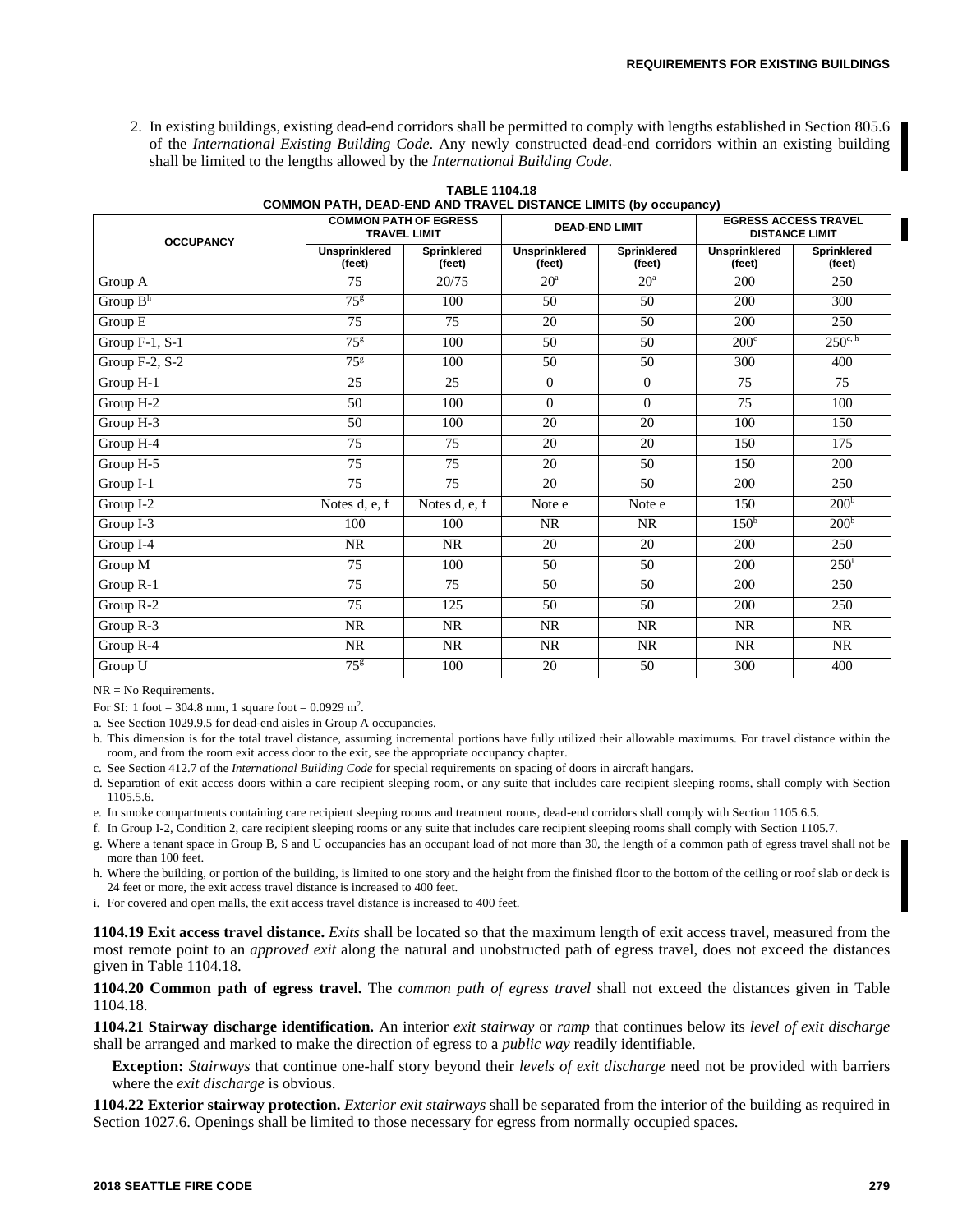## **Exceptions:**

- 1. Separation from the interior of the building is not required for buildings that are two stories or less above grade where the *level of exit discharge* serving such occupancies is the first story above grade.
- 2. Separation from the interior of the building is not required where the exterior *stairway* is served by an exterior balcony that connects two remote exterior *stairways* or other *approved exits*, with a perimeter that is not less than 50 percent open. To be considered open, the opening shall be not less than 50 percent of the height of the enclosing wall, with the top of the opening not less than 7 feet (2134 mm) above the top of the balcony.
- 3. Separation from the interior of the building is not required for an exterior *stairway* located in a building or structure that is permitted to have unenclosed interior *stairways* in accordance with Section 1023.
- 4. Separation from the open-ended corridors of the building is not required for exterior *stairways* provided that:
	- 4.1. The open-ended *corridors* comply with Section 1020.
	- 4.2. The open-ended *corridors* are connected on each end to an *exterior exit stairway* complying with Section 1027.
	- 4.3. At any location in an open-ended *corridor* where a change of direction exceeding 45 degrees (0.79 rad) occurs, a clear opening of not less than 35 square feet  $(3 \text{ m}^2)$  or an exterior *stairway* shall be provided. Where clear openings are provided, they shall be located so as to minimize the accumulation of smoke or toxic gases.

## **1104.23 Minimum aisle width.** The minimum clear width of *aisles* shall comply with the following:

1. Forty-two inches (1067 mm) for stepped aisles having seating on each side.

**Exception:** Thirty-six inches (914 mm) where the stepped *aisle* serves fewer than 50 seats.

2. Thirty-six inches (914 mm) for stepped *aisles* having seating on only one side.

## **Exceptions:**

- 1. Thirty inches (760 mm) for catchment areas serving not more than 60 seats.
- 2. Twenty-three inches (584 mm) between a stepped aisle *handrail* and seating where a stepped *aisle* does not serve more than five rows on one side.
- 3. Twenty inches (508 mm) between a stepped *aisle handrail* or *guard* and seating where the *aisle* is subdivided by a midaisle *handrail*.
- 4. Forty-two inches (1067 mm) for level or ramped *aisles* having seating on both sides.

#### **Exceptions:**

- 1. Thirty-six inches (914 mm) where the *aisle* serves fewer than 50 seats.
- 2. Thirty inches (760 mm) where the aisle serves fewer than 15 seats and does not serve as part of an accessible route.
- 5. Thirty-six inches (914 mm) for level or ramped *aisles* having seating on only one side.

**Exception:** Thirty inches (760 mm) for catchment areas serving not more than 60 seats and not serving as part of an accessible route.

6. In Group I-2, where *aisles* are used for movement of patients in beds, *aisles* shall comply with Section 1105.6.7.

**1104.24 Stairway floor number signs.** Existing *stairways* shall be marked in accordance with Section 1023.9.

**1104.25 Egress path markings.** Existing high-rise buildings of Group A, B, E, I, M and R-1 occupancies shall be provided with luminous *egress* path markings in accordance with Section 1025.

**Exception:** Open, unenclosed stairwells in historic buildings designated as historic under a state or local historic preservation program.

## **SECTION 1105 ((CONSTRUCTION)) REQUIREMENTS FOR EXISTING GROUP I-2**

**1105.1 General.** Existing Group I-2 shall meet all of the following requirements:

- 1. The minimum fire safety requirements in Section 1103.
- 2. The minimum mean of egress requirements in Section 1104.
- 3. The additional egress and ((construction)) requirements in Section 1105.

Where the provisions of this chapter conflict with the ((construction)) requirements that applied at the time of construction, the most restrictive provision shall apply.

**1105.2 Applicability.** The provisions of Sections 1105.3 through 1105.8, 1105.10 and 1105.11 shall apply to the existing Group I-2 fire area.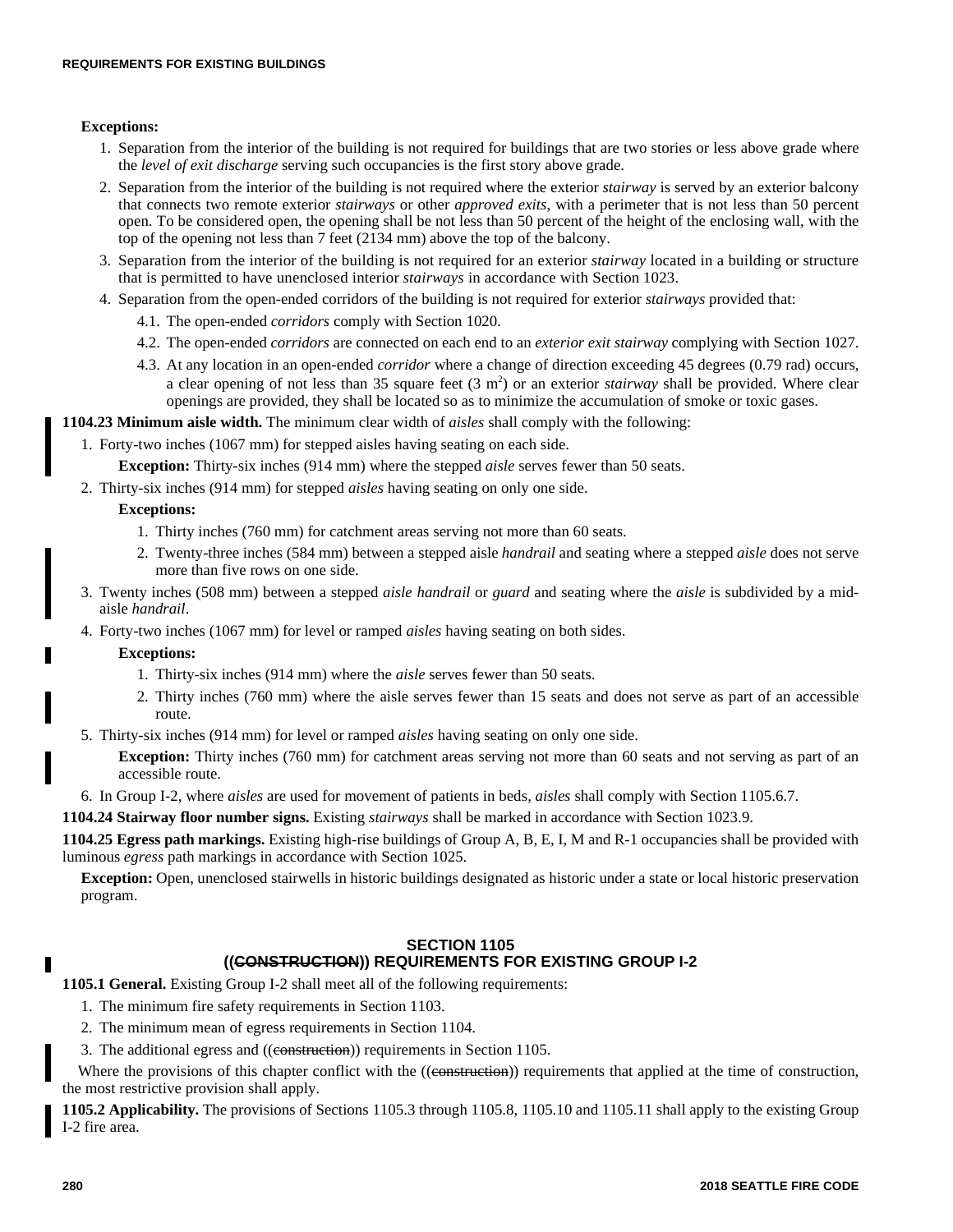**1105.3 Construction.** Group I-2, Condition 2 shall not be located on a floor level higher than the floor level limitation in Table 1105.3 based on the type of construction.

| <b>CONSTRUCTION TYPE</b> |                                   |              | ALLOWABLE FLOOR LEVEL <sup>®</sup> |              |              |  |  |  |  |  |
|--------------------------|-----------------------------------|--------------|------------------------------------|--------------|--------------|--|--|--|--|--|
|                          | <b>AUTOMATIC SPRINKLER SYSTEM</b> | $\mathbf{1}$ | $\overline{2}$                     | $3^{\circ}$  | 4 or more    |  |  |  |  |  |
| IA                       | Note b                            | $\mathbf{P}$ | $\mathbf{P}$                       | $\mathbf{P}$ | $\mathbf{P}$ |  |  |  |  |  |
|                          | Note c                            | $\mathbf{P}$ | $\mathbf{P}$                       | $\mathbf{P}$ | $\mathbf{P}$ |  |  |  |  |  |
| IB                       | Note b                            | $\mathbf{P}$ | $\mathbf{P}$                       | $\mathbf{P}$ | P            |  |  |  |  |  |
|                          | Note c                            | $\, {\bf P}$ | $\, {\bf P}$                       | $\mathbf{P}$ | P            |  |  |  |  |  |
|                          | Note <b>b</b>                     | P            | P                                  | P            | NP           |  |  |  |  |  |
| IIА                      | Note c                            | $\mathbf{P}$ | NP                                 | NP           | NP           |  |  |  |  |  |
| $_{\text{IIB}}$          | Note b                            | $\mathbf{P}$ | $\mathbf{P}$                       | NP           | NP           |  |  |  |  |  |
|                          | Note c                            | NP           | NP                                 | NP           | NP           |  |  |  |  |  |
| <b>IIIA</b>              | Note <b>b</b>                     | P            | P                                  | NP           | NP           |  |  |  |  |  |
|                          | Note c                            | P            | NP                                 | NP           | NP           |  |  |  |  |  |
| <b>IIIB</b>              | Note b                            | $\, {\bf P}$ | NP                                 | NP           | NP           |  |  |  |  |  |
|                          | Note c                            | NP           | NP                                 | NP           | NP           |  |  |  |  |  |
| IV                       | Note <b>b</b>                     | $\mathbf{P}$ | $\mathbf{P}$                       | NP           | NP           |  |  |  |  |  |
|                          | Note c                            | NP           | NP                                 | NP           | NP           |  |  |  |  |  |
|                          | Note b                            | $\, {\bf P}$ | $\mathbf{P}$                       | NP           | NP           |  |  |  |  |  |
| VA                       | Note c                            | NP           | NP                                 | NP           | NP           |  |  |  |  |  |
|                          | Note <b>b</b>                     | P            | <b>NP</b>                          | NP           | NP           |  |  |  |  |  |
| VB                       | Note c                            | NP           | NP                                 | NP           | NP           |  |  |  |  |  |

**TABLE 1105.3 FLOOR LEVEL LIMITATIONS FOR GROUP I-2, CONDITION 2**

 $P = Permitted$ ;  $NP = Not Permitted$ .

a. Floor level shall be counted based on the number of stories above grade.

b. The building is equipped throughout with an automatic sprinkler system in accordance with Section 903.3.1.1.

c. The building is equipped with an automatic sprinkler system in accordance with Section 1105.8.

**1105.4 Incidental uses in existing Group I-2.** Incidental uses associated with and located within existing single-occupancy or mixed-occupancy Group I-2 buildings and that generally pose a greater level of risk to such occupancies shall comply with the provisions of Sections 1105.4.1 through 1105.4.3.2.1. Incidental uses in Group I-2 occupancies are limited to those listed in Table 1105.4.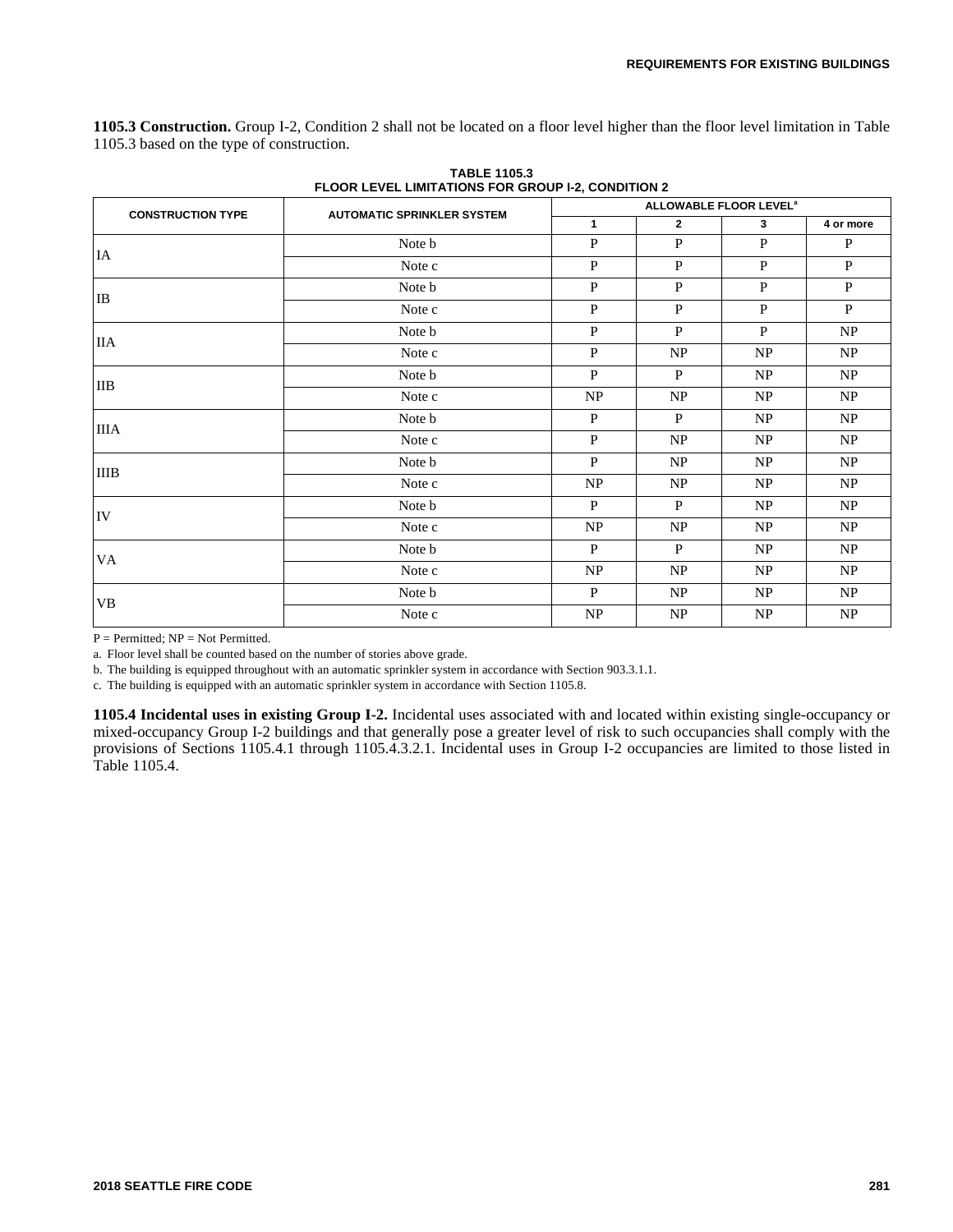| <b>ROOM OR AREA</b>                                                                                                                                                                                                                                                                                            | <b>SEPARATION AND/OR PROTECTION</b>                       |  |  |  |  |  |  |  |  |
|----------------------------------------------------------------------------------------------------------------------------------------------------------------------------------------------------------------------------------------------------------------------------------------------------------------|-----------------------------------------------------------|--|--|--|--|--|--|--|--|
| Furnace room where any piece of equipment is over 400,000 Btu per hour<br>input                                                                                                                                                                                                                                | 1 hour or provide automatic sprinkler system              |  |  |  |  |  |  |  |  |
| Rooms with boilers where the largest piece of equipment is over 15 psi and 10<br>horsepower                                                                                                                                                                                                                    | 1 hour or provide automatic sprinkler system              |  |  |  |  |  |  |  |  |
| Refrigerant machinery room                                                                                                                                                                                                                                                                                     | 1 hour or provide automatic sprinkler system              |  |  |  |  |  |  |  |  |
| Hydrogen fuel gas rooms, not classified as Group H                                                                                                                                                                                                                                                             | 2 hours                                                   |  |  |  |  |  |  |  |  |
| Incinerator rooms                                                                                                                                                                                                                                                                                              | 2 hours and provide automatic sprinkler system            |  |  |  |  |  |  |  |  |
| Paint shops not classified as Group H                                                                                                                                                                                                                                                                          | 2 hours; or 1 hour and provide automatic sprinkler system |  |  |  |  |  |  |  |  |
| Laboratories and vocational shops, not classified as Group H                                                                                                                                                                                                                                                   | 1 hour or provide automatic sprinkler system              |  |  |  |  |  |  |  |  |
| Laundry rooms over 100 square feet                                                                                                                                                                                                                                                                             | 1 hour or provide automatic sprinkler system              |  |  |  |  |  |  |  |  |
| Patient rooms equipped with padded surfaces                                                                                                                                                                                                                                                                    | 1 hour or provide automatic sprinkler system              |  |  |  |  |  |  |  |  |
| Physical plant maintenance shops                                                                                                                                                                                                                                                                               | 1 hour or provide automatic sprinkler system              |  |  |  |  |  |  |  |  |
| Waste and linen collection rooms with containers with total volume of 10<br>cubic feet or greater                                                                                                                                                                                                              | 1 hour or provide automatic sprinkler system              |  |  |  |  |  |  |  |  |
| Storage rooms greater than 100 square feet                                                                                                                                                                                                                                                                     | 1 hour or provide automatic sprinkler system              |  |  |  |  |  |  |  |  |
| Stationary storage battery systems having a liquid electrolyte capacity of more<br>than 50 gallons for flooded lead-acid, nickel cadmium or VRLA, or more than<br>1,000 pounds for lithium-ion and lithium metal polymer used for facility<br>standby power, emergency power or uninterruptable power supplies | 2 hours                                                   |  |  |  |  |  |  |  |  |

**TABLE 1105.4 INCIDENTAL USES IN EXISTING GROUP I-2 OCCUPANCIES**

For SI: 1 square foot =  $0.0929$  m<sup>2</sup>, 1 pound per square inch (psi) =  $6.9$  kPa, 1 British thermal unit (Btu) per hour =  $0.293$  watts, 1 horsepower = 746 watts, 1 gallon = 3.785 L.

**1105.4.1 Occupancy classification.** Incidental uses shall not be individually classified in accordance with Section 302.1 of the *International Building Code*. Incidental uses shall be included in the building occupancies within which they are located. **1105.4.2 Area limitations.** Incidental uses shall not occupy more than 10 percent of the building area of the story in which they are located.

**1105.4.3 Separation and protection.** The incidental uses listed in Table 1105.4 shall be separated from the remainder of the building or equipped with an *automatic sprinkler system*, or both, in accordance with the provisions of that table.

**1105.4.3.1 Separation.** Where Table 1105.4 specifies a fire-resistance-rated separation, the incidental uses shall be separated from the remainder of the building in accordance with Section 509.4.1 of the *International Building Code*.

**1105.4.3.2 Protection.** Where Table 1105.4 permits an *automatic sprinkler system* without a fire-resistance-rated separation, the incidental uses shall be separated from the remainder of the building by construction capable of resisting the passage of smoke in accordance with Section 509.4.2 of the *International Building Code*.

**1105.4.3.2.1 Protection limitation.** Except as otherwise specified in Table 1105.4 for certain incidental uses, where an *automatic sprinkler system* is provided in accordance with Table 1105.4, only the space occupied by the incidental use need be equipped with such a system.

**1105.5 Corridor construction.** In Group I-2, in areas housing patient sleeping or care rooms, *corridor* walls and the opening protectives therein shall provide a barrier designed to resist the passage of smoke in accordance with Sections 1105.5.1 through 1105.5.7.

**1105.5.1 Materials.** The walls shall be of materials permitted by the building type of construction.

**1105.5.2 Fire-resistance rating.** Unless required elsewhere in this code, corridor walls are not required to have a fire-resistance rating. Corridor walls that were installed as fire-resistance-rated assemblies in accordance with the applicable codes under which the building was constructed, remodeled or altered shall be maintained unless modified in accordance with the *International Existing Building Code*.

**1105.5.3 Corridor wall continuity.** *Corridor* walls shall extend from the top of the foundation or floor below to one of the following:

- 1. The underside of the floor or roof sheathing, deck or slab above.
- 2. The underside of a ceiling above where the ceiling membrane is constructed to limit the passage of smoke.
- 3. The underside of a lay-in ceiling system where the ceiling system is constructed to limit the passage of smoke and where the ceiling tiles weigh not less than 1 pound per square foot  $(4.88 \text{ kg/m}^2)$  of tile.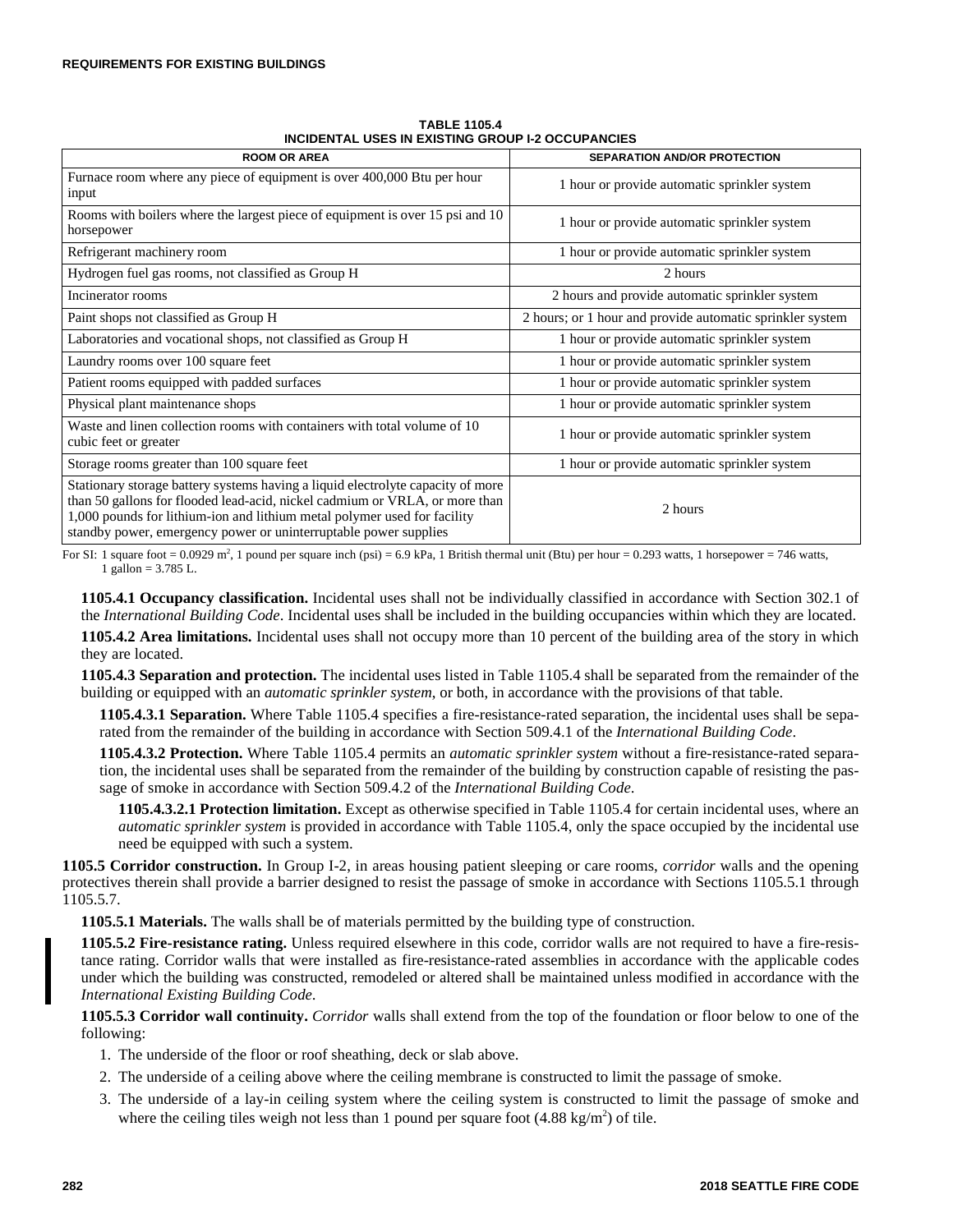**1105.5.4 Openings in corridor walls.** Openings in *corridor* walls shall provide protection in accordance with Sections 1105.5.4.1 through 1105.5.4.3.

**1105.5.4.1 Windows.** Windows in *corridor* walls shall be sealed to limit the passage of smoke, or the window shall be automatic-closing upon detection of smoke, or the window opening shall be protected by an automatic closing device that closes upon detection of smoke.

**Exception:** In smoke compartments not containing patient sleeping rooms, pass-through windows or similar openings shall be permitted in accordance with Section 1105.5.4.3.

**1105.5.4.2 Doors.** Doors in *corridor* walls shall comply with Sections 1105.5.4.2.1 through 1105.5.4.2.3.

**1105.5.4.2.1 Louvers.** Doors in *corridor* walls shall not include louvers, transfer grills or similar openings.

**Exception:** Doors shall be permitted to have louvers, transfer grills or similar openings at toilet rooms or bathrooms; storage rooms that do not contain storage of flammable or combustible material; and storage rooms that are not required to be separated as incidental uses.

**1105.5.4.2.2 Corridor doors.** Doors in *corridor* walls shall limit the transfer of smoke by complying with the following:

1. Doors shall be constructed of not less than 1-3/4 inch-thick (44 mm) solid bonded-core wood or capable of resisting fire not less than 1/3 hour.

**Exception:** Corridor doors in buildings equipped throughout with an automatic sprinkler system.

- 2. Frames for side-hinged swinging doors shall have stops on the sides and top to limit transfer of smoke.
- 3. Where provided, vision panels in doors shall be a fixed glass window assembly installed to limit the passage of smoke. Existing wired glass panels with steel frames shall be permitted to remain in place.
- 4. Door undercuts shall not exceed 1 inch (25 mm).
- 5. Doors shall be positive latching with devices that resist not less than 5 pounds (22.2 N). Roller latches are prohibited.
- 6. Mail slots or similar openings shall be permitted in accordance with Section 1105.5.4.3.

**1105.5.4.2.3 Dutch doors.** Where provided, Dutch doors shall comply with Section 1105.5.4.2.2. In addition, Dutch doors shall be equipped with latching devices on either the top or bottom leaf to allow leaves to latch together. The space between the leaves shall be protected with devices such as astragals to limit the passage of smoke.

**1105.5.4.2.4 Self- or automatic-closing doors.** Where self- or automatic-closing doors are required, closers shall be maintained in operational condition.

**1105.5.4.3 Openings in corridor walls and doors.** In other than smoke compartments containing patient sleeping rooms, mail slots, pass-through windows or similar openings shall not be required to be protected where the aggregate area of the openings between the *corridor* and a room are not greater than 80 square inches (51 613 mm<sup>2</sup> ) and are located with the top edge of any opening not higher than 48 inches above the floor.

**1105.5.5 Penetrations.** The space around penetrating items shall be filled with an *approved* material to limit the passage of smoke.

**1105.5.6 Joints.** Joints shall be filled with an *approved* material to limit the passage of smoke.

**1105.5.7 Ducts and air transfer openings.** The space around a duct penetrating a smoke partition shall be filled with an *approved* material to limit the passage of smoke. Air transfer openings in smoke partitions shall be provided with a smoke damper complying with Section 717.3.2.2 of the *International Building Code*.

**Exception:** Where the installation of a smoke damper will interfere with the operation of a required smoke control system in accordance with Section 909, approved alternative protection shall be utilized.

**1105.6 Means of egress.** In addition to the *means of egress* requirements in Section 1104, Group I-2 facilities shall meet the *means of egress* requirements in Sections 1105.6.1 through 1105.6.7.

**1105.6.1 Size of door.** Means of egress doors used for the movement of patients in beds shall provide a minimum clear width of 41-1/2 inches (1054 mm). The height of the door opening shall be not less than 80 inches (2032 mm).

#### **Exceptions:**

- 1. Door closers and door stops shall be permitted to be 78 inches (1981 mm) minimum above the floor.
- 2. In Group I-2, Condition 1, existing means of egress doors used for the movement of patients in beds that provide a minimum clear width of 32 inches (813 mm) shall be permitted to remain.

**1105.6.2 Group I-2 occupancies.** In Group I-2, where a door serves as an opening protective in a fire barrier, smoke barrier or fire wall and where the door is equipped with a hold-open device, such door shall automatically close upon any of the following conditions:

1. Actuation of smoke detectors initiating the hold-open device.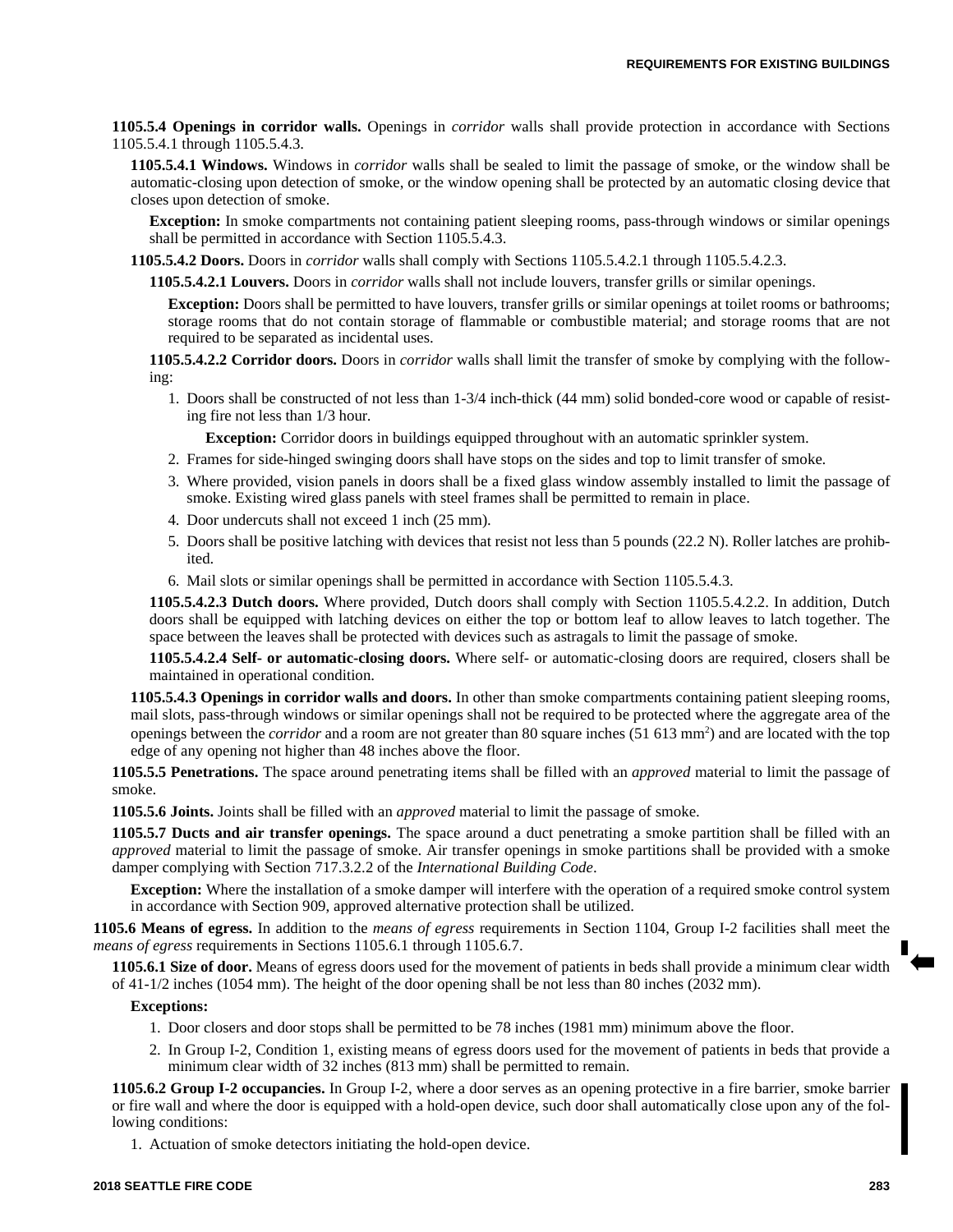- 2. Activation of the fire alarm system within the zone.
- 3. Activation of an automatic sprinkler system within the zone.

**1105.6.3 Ramps.** In areas where *ramps* are used for movement of patients in beds, the clear width of the *ramp* shall be not less than 48 inches (1219 mm).

**1105.6.4 Corridor width.** In areas where *corridors* are used for movement of patients in beds, the clear width of the *corridor* shall be not less than 48 inches (1219 mm).

**1105.6.5 Dead-end corridors.** In smoke compartments containing patient sleeping rooms and treatment rooms, dead-end *corridors* shall not exceed 30 feet (9144 mm) unless approved by the *fire code official*.

**1105.6.6 Separation of exit access doors.** Patient sleeping rooms, or any suite that includes patient sleeping rooms, of more than  $1,000$  square feet (92.9 m<sup>2</sup>) shall have not less than two exit access doors placed a distance apart equal to not less than one-third of the length of the maximum overall diagonal dimension of the patient sleeping room or suite to be served, measured in a straight line between exit access doors.

**1105.6.7 Aisles.** In areas where *aisles* are used for movement of patients in beds, the clear width of the *aisle* shall be not less than 48 inches (1219 mm).

**1105.7 Smoke compartments.** Smoke compartments shall be provided in existing Group I-2, Condition 2, in accordance with Sections 1105.7.1 through 1105.7.6.

**1105.7.1 Design.** Smoke barriers shall be provided to subdivide each story used for patients sleeping with an occupant load of more than 30 patients into not fewer than two smoke compartments.

**1105.7.1.1 Refuge areas.** Refuge areas shall be provided within each smoke compartment. The size of the refuge area shall accommodate the occupants and care recipients from the adjoining smoke compartment. Where a smoke compartment is adjoined by two or more smoke compartments, the minimum area of the refuge area shall accommodate the largest occupant load of the adjoining compartments.

The size of the refuge area shall provide the following:

- 1. Not less than 30 net square feet  $(2.8 \text{ m}^2)$  for each care recipient confined to a bed or stretcher.
- 2. Not less than 15 square feet  $(1.4 \text{ m}^2)$  for each resident in a Group I-2 using mobility assistance devices.
- 3. Not less than 6 square feet  $(0.56 \text{ m}^2)$  for each occupant not addressed in Items 1 and 2.

Areas of spaces permitted to be included in the calculation of the refuge area are *corridors*, sleeping areas, treatment rooms, lounge or dining areas and other low-hazard areas.

**1105.7.2 Smoke barriers.** Smoke barriers shall be constructed in accordance with Section 709 of the *International Building Code*.

## **Exceptions:**

- 1. Existing smoke barriers are permitted to remain where the existing smoke barrier has a minimum fire-resistance rating of 1/2 hour.
- 2. Smoke barriers shall be permitted to terminate at an atrium enclosure in accordance with Section 404.6 of the *International Building Code*.

**1105.7.3 Opening protectives.** Openings in smoke barriers shall be protected in accordance with Section 716 of the *International Building Code*. Opening protectives shall have a minimum fire protection rating of 1/3 hour.

## **Exceptions:**

- 1. Existing wired glass vision panels in doors shall be permitted to remain.
- 2. Existing nonlabeled protection plates shall be permitted to remain.

**1105.7.4 Penetrations.** Penetrations of smoke barriers shall comply with the *International Building Code*.

**Exception:** Approved existing materials and methods of construction.

**1105.7.5 Joints.** Joints made in or between smoke barriers shall comply with the *International Building Code*.

**Exception:** Approved existing materials and methods of construction.

**1105.7.6 Duct and air transfer openings.** Penetrations in a smoke barrier by duct and air transfer openings shall comply with Section 717 of the *International Building Code*.

**Exception:** Where existing duct and air transfer openings in smoke barriers exist without smoke dampers, they shall be permitted to remain. Any changes to existing smoke dampers shall be submitted for review and approved in accordance with Section 717 of the *International Building Code*.

**1105.8 Group I-2 care suites.** Care suites in existing Group I-2, Condition 2 occupancies shall comply with Sections 407.4.4 through 407.4.4.6.2 of the *International Building Code*.